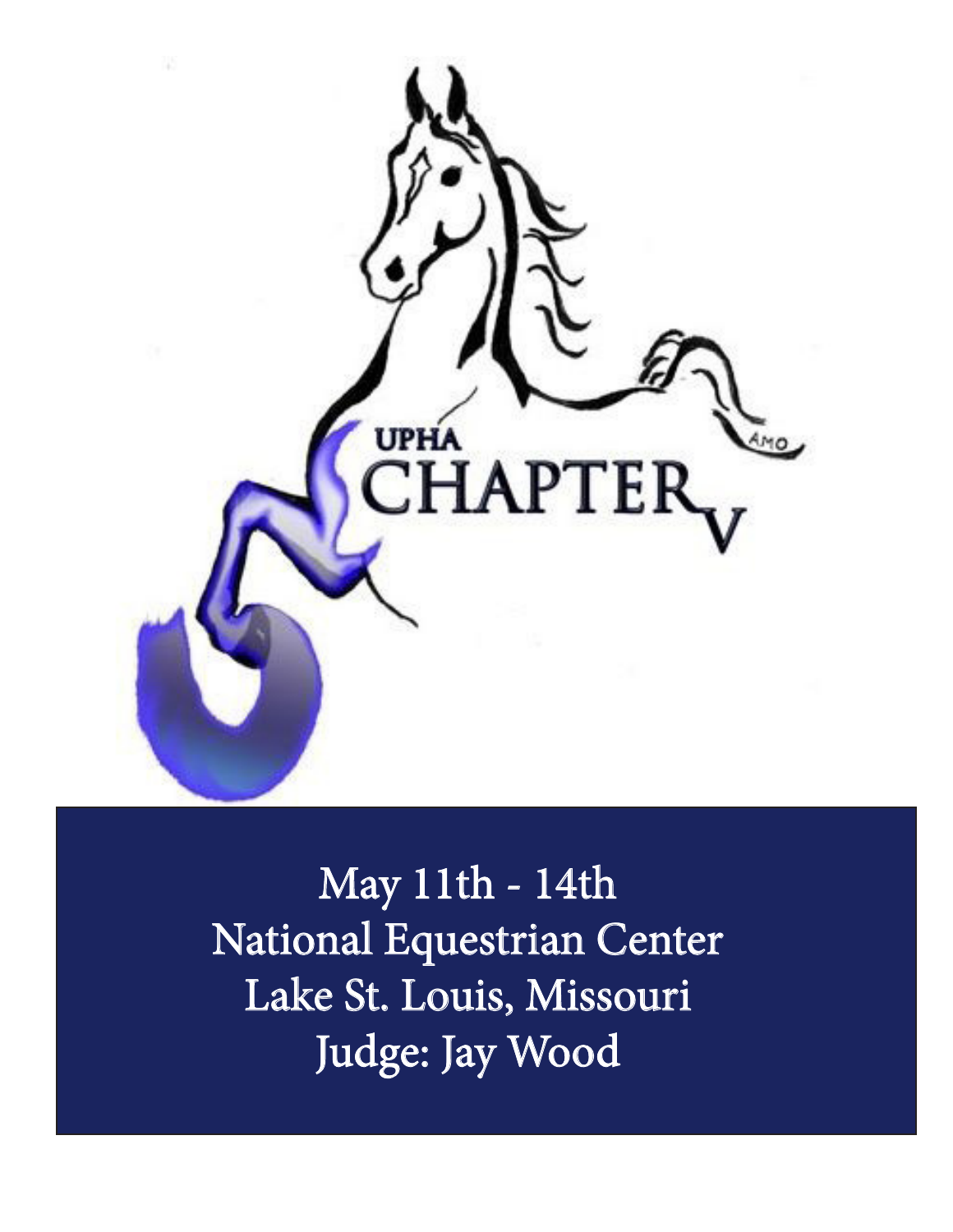#### Member Associations

 United States Equestrian Federation Lite Show American Saddlebred Horse Association Star Show Missouri Horse Shows Association Iowa Horse Show Association Mid America Horse Show Association United Professional Horseman's Association Monarch Network American Morgan Horse Association Star Show

#### Rules and Regulations

Every class offered herein, which is covered by the rules and specifications of the current USEF Rule Book will be conducted and judged in accordance therewith.

The UPHA Chapter 5 Horse Show reserves the right to itself decline to receive any exhibitor and/or horse to show and the right to order from the grounds any exhibitor, horse or caretaker, without penalty of compensation.

#### Entries

Entries must be received by April 20, 2022 to avoid a late penalty. Entries will not be accepted over the telephone. Proper horse identity should be specified on the entry blank and not general words such as "Entry". All entry blanks must be properly signed by an adult. All horses will be charged a non refundable office fee of \$30.00 per horse.

#### Post Entries

Entries received after April 20th, 2022 will be charged a post entry fee of \$25.00 per horse. This will be in addition to the other fees. Entries will be accepted up to one hour before the scheduled start of each session.

#### Payments

Checks & Credit Cards are acceptable payments for your entries. If you choose to use a Credit Card a 4% processing fee will be added to the total.

#### Stall Fees

Stall Fees are \$160.00 per stall. Stalls are permanent (10 x 10) with full doors. Temporary stalls may be used if entries require. Horses arriving Sunday will be charged an early arrival fee of \$30.00 per stall. Stall fees must accompany entries. Extra charges (\$100.00 per stall) will apply for removing or altering doors. The fee may be waived if you let us know in advance that you would like to remove stall doors. There will be a \$300.00 fine assessed, per panel, for temporary panels that are removed and not restored to the original condition. All horses must have a stall.

#### RV Spaces

RV Spaces are to be reserved directly with the National Equestrian Center—636 561 8080 or www.thenationalequestriancenter.com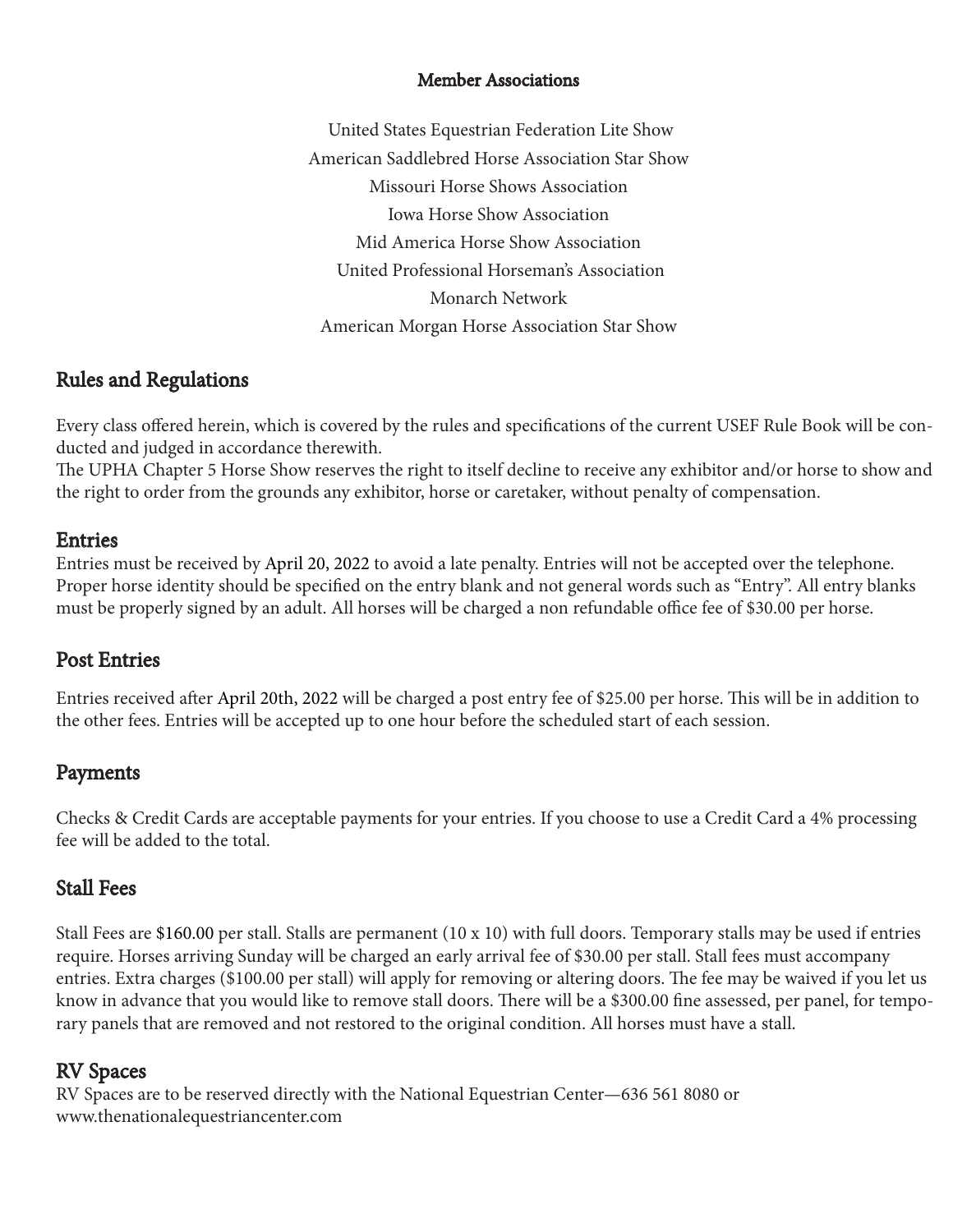#### Electrical

All extension cords must be Underwriters Laboratory approved for outdoor use. Show management will inspect the use of electrical appliances and extension cords. These rules are for the protection of the exhibitor, his livestock, fellow exhibitors and the public.

# No outside food or drink allowed in the concession stand area.

#### Bedding

Initial bedding will not be provided. Only bag shavings will be available for purchase through the horse show office. Bedding can be ordered on the entry blank and will be delivered to your stalls prior to your arrival. Please note your arrival time on the entry blank. You can also call or e-mail Kelly McFaul kellymcfa@aol.com/ (316) 650-2287 to order your bedding. Shavings will be \$11.00 per bag. Feed & Hay can be purchased through Straatmann's Feed by calling 636 828 5314.

#### NO BEDDING WILL BE ALLOWED TO BE BROUGHT IN BY AN OUTSIDE VENDOR. NEITHER BARK NOR SAW- DUST WILL BE ALLOWED TO BE HAULED IN FROM THE OUTSIDE.

#### Refunds

Refunds will be made upon presentation of a Certificate of Illness issued by a Veterinarian on official letterhead stating the illness or lameness. Fees will be refunded minus a \$15.00 scratch fee and the non refundable office fee. Refunds for stall requests after April 20th, 2022 will not be honored.

#### Responsibility

Neither the UPHA Chapter5 Horse Show nor the National Equestrian Center at Lake St. Louis will be responsible for any article of any kind or nature that may be lost, stolen or destroyed, nor liable for any accident, loss, damage or injury that may occur to an Exhibitor, Owner, Trainer, Agent, Caretaker, Individual or Spectator Sustained while at the UPHA Chapter 5 Horse Show. This shall be incorporated as a condition of entry or admittance to the show.

#### Fees

Payment of all fees must be made in US Funds. A penalty of \$50.00 will be charged for all non negotiable funds. Management reserves the right to prohibit from competition and return the entry of any owner, rider, driver, or trainer whose processing or entry fee payment has been returned as non negotiable on one or more occasions. The horse Show reserves the right to require guaranteed funds from exhibitors. When you provide a check or credit card as payment, you authorize us either to use information from your check to make a one time electronic funds transfer from your account or to process the payment as a check transaction. Failure to promptly clear any outstanding debt with the UPHA Chapter 5 Horse Show will result in a complaint filed with USEF.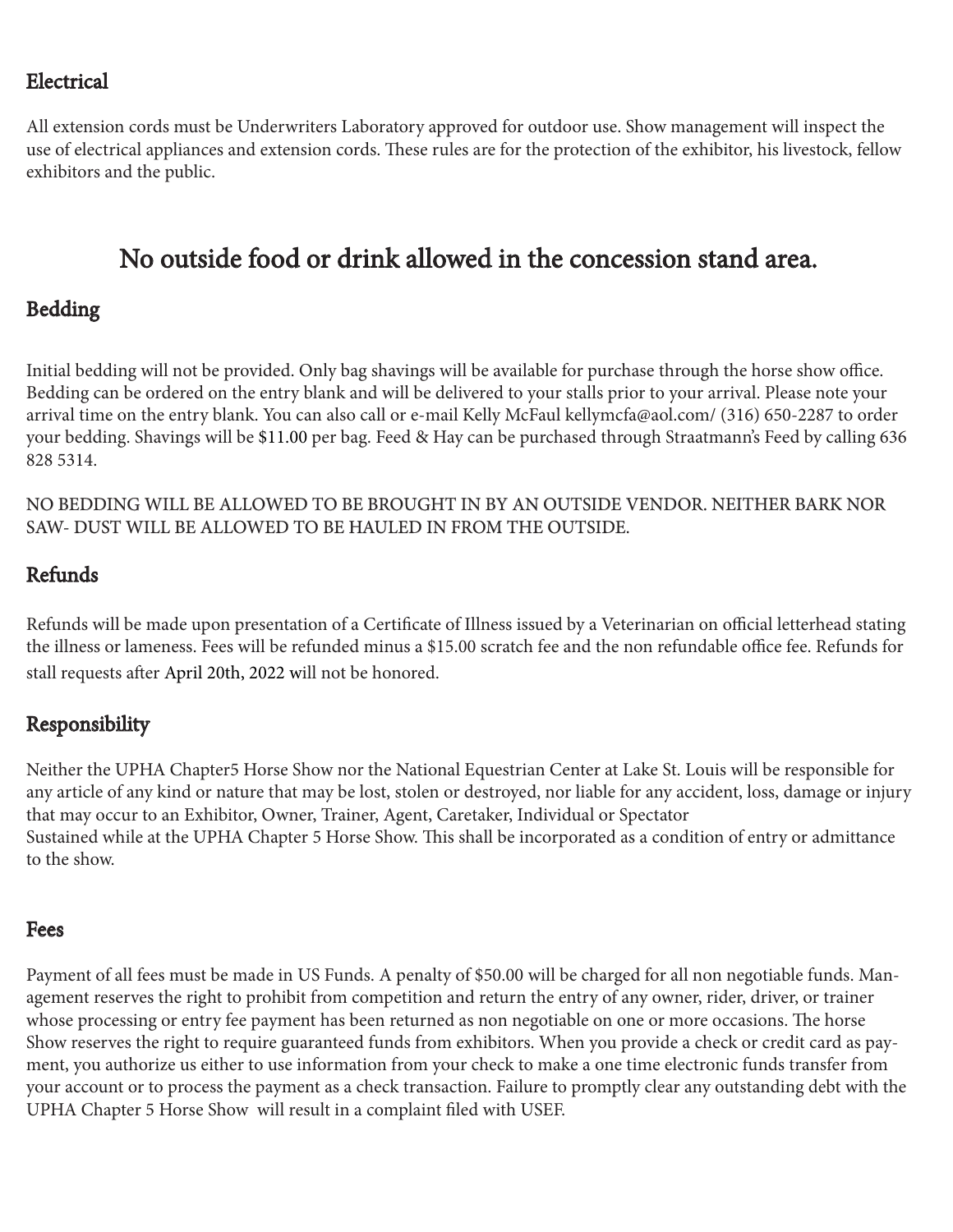#### Prize Money

Prize money will be paid to the payee information on the entry blank. A Social Security Number or Federal ID must be provided. Premiums will be mailed within 30 days following the show.

#### Footing

Indoor warm up ring and the show ring footing is a synthetic surface. The size of the arena is 120' x 240'. Outdoor rings are a combination of sand, dirt and clay.

#### Fire Extinguishers

Use of any explosives, including firecrackers and fire extinguishers is prohibited anywhere on the show grounds, except in the case of fire. Any such devices will be confiscated. Attendants, caretakers or trainers may not use attention getting devices of any kind in or around the show arena during show performances. Lash whips are not allowed on victory passes or in the warm up arena during performances.

#### Exhibitors and Attendants: Duties and Appearance

All attendants in charge of horses or assisting with the preparation and showing of horses will be subject to the orders of the Horse Show Manager. As the show expects to receive substantial amounts of video coverage, the management requests that all exhibitors present themselves and their attendants in appropriate attire at all times in or around the ring. Exhibitors are also cautioned as to their conduct in the ring and schooling areas, especially with respect to training and schooling of horses.

#### Box Seating

A limited number of party boxes (8 seats per box) are available. The cost of each box is \$250.00 To request a box, please contact khulse@stephens.edu to reserve your box!

#### Motorized Vehicle

Minors who do not have a valid driver's license which allows them to operate a motorized vehicle in the state in which they reside will not be permitted to operate a motorized vehicle of any kind, including, but not limited to, golf carts, motorcycles, scooters, or farm utility vehicles, on the competition grounds of licensed competitions. Minors who have a valid temporary license may operate the above described motorized vehicles as long as they are accompanied by an adult with a valid driver's license. The parent/legal guardian or individual who signs the entry blank as a parent or guardian of a minor operating a motorized vehicle in violation of this rule are solely responsible for any damages, claims, losses or actions resulting from that operation. Violations of this rule will be cause for penalties against those responsible for the child committing the offense. Wheelchairs and other mobility assistance devices for individuals with disabilities are exempt from this rule. The unsafe use of personal electronic transport devices, as determined by the competition officials and management in their sole discretion, that do not require a driver's license to operate, including but not limited to Segways, hover boards, and single wheeled scooters is prohibited on competition grounds. Operating such devices in areas where people gather may be deemed "unsafe use" if there is a risk of harm to others. If the operator of the device is a minor, the parent/legal guardian or individual who signs the entry blank as a parent or guardian of a minor operating the device in violation of this rule is accountable and may be subject to penalties. Wheelchairs and other mobility assistance devices for individuals with disabilities are exempt from this rule.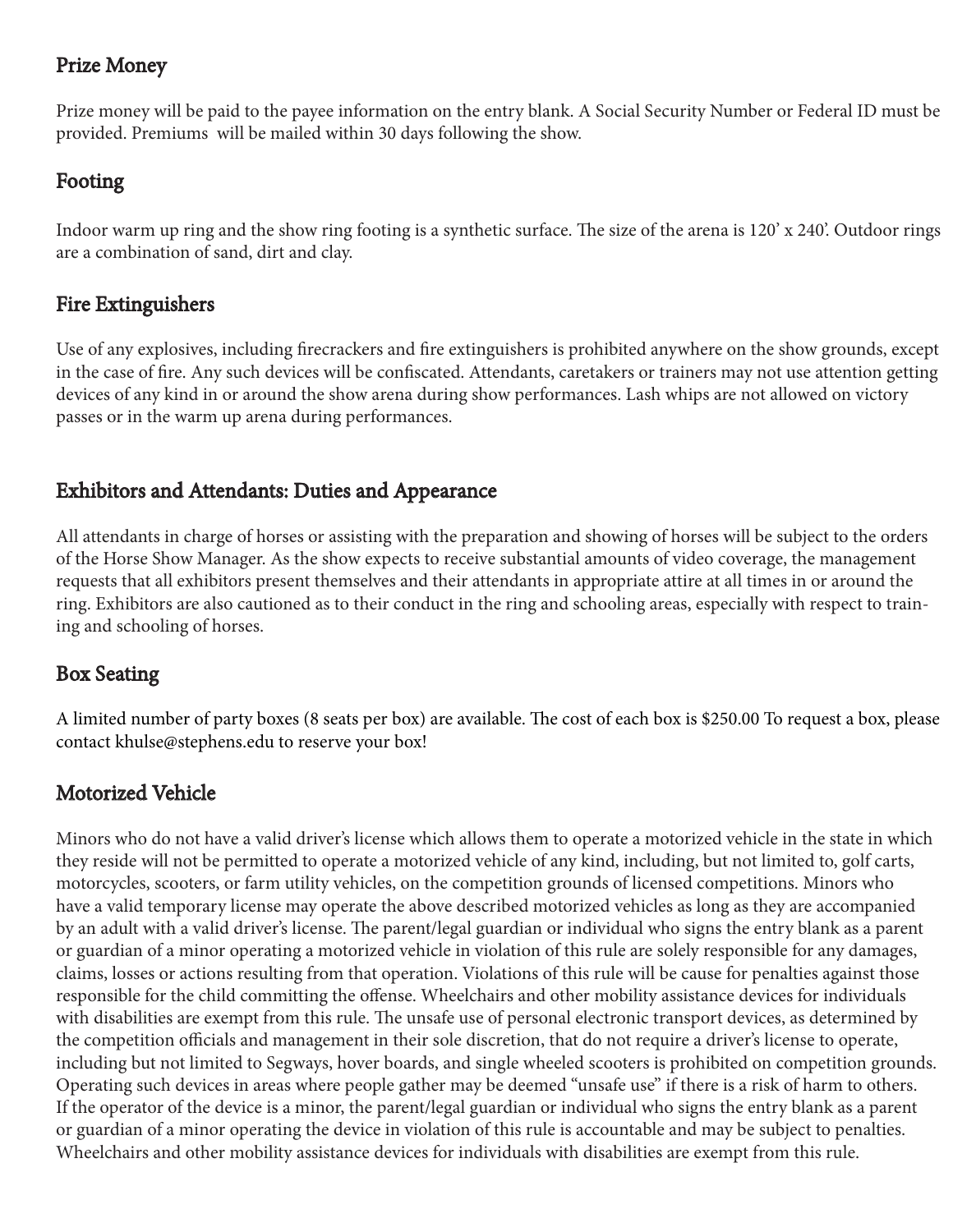# Health Regulations

The UPHA Chapter 5 Horse Show follows the guidelines of the State of Missouri and the United States Equestrian Federation to protect the health and safety of all the horses at the show. At the printing of the prize list, the following are the requirements for all horses entering the property.

All horses must have proof of negative coggins test performed within 12 months of the show.

All out of state horses must have a Health Certificate within 30 days of Horse Show.

#### USEF GR 845

1. All horses entering the grounds must be accompanied by documentation of Equine Influenza Virus and Equine

Herpes Virus (Rhinopneumonitis) vaccinations within 6 months prior to entering the property. Horses not in Compliance with the rule may be required to leave the competition grounds upon request by competition management. Documentation should consist of one of the following methods mentioned below. The frequency of the vaccine administration should be per the vaccine manufacturers' or veterinarian's recommendations.

It is recommended that vaccines are administered by or under the direction of a veterinarian.

2. In the case of vaccines administered by a veterinarian, the exhibitor upon request by competition management,

must provide documentation from the veterinarian on documenting that the horse in question received the vaccinations, name of the vaccines and date of vaccine administration.

3. In the case of vaccines administered by a person other than a veterinarian, the exhibitor, upon request by competition management, must provide a receipt of vaccine purchase which is signed by the owner, or agent with care, custody and control of the horse; name, serial number and expiration date of the vaccine and date of vaccine administration

4. In the case of a horse that is unable to receive either of the vaccinations due to a history of adverse reactions, the exhibitor upon requests by competition management, must provide a letter from the veterinarian on official letterhead stating that the horse in question cannot be vaccinated due to medical concerns and a log of temperatures taken twice daily for the seven days prior to entering the competition grounds. These horses must also have their temperatures taken and logged twice daily while on the competition grounds. The log of temperatures should be provided to the competition management, steward, or technical delegate when requested.

#### Copies of all necessary health papers can be mailed with entries or copies will be requested at the horse show office at check in.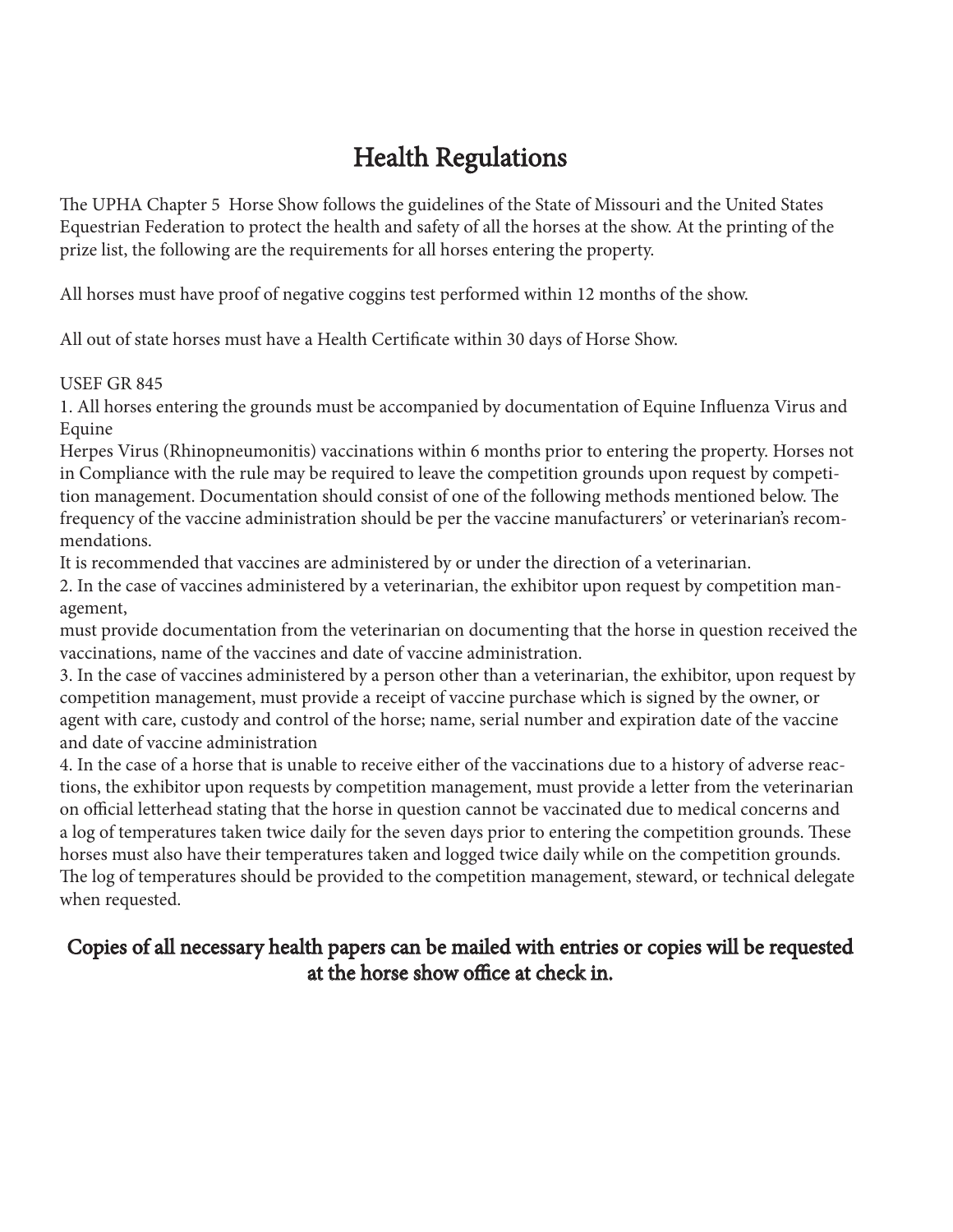#### The established MOVE-IN for this EVENT may begin no earlier than 10:00a on Mon 05/09/22 and the established MOVE-OUT must be complete no later than 10:00a on Sunday 05/15/22

• When animals, humans, tack, equipment, feed, supplies and/or any other property occupy stalls prior to the established MOVE- IN, these shall be considered EARLY ARRIVAL STALLS and billable rates and fees shall apply. Likewise, when animals, humans, tack, equipment, feed, supplies and/or any other property occupy stalls after the established MOVE-OUT, these shall be considered LATE DEPARTURE STALLS and billable rates and fees shall apply • Facility access prior to the established MOVE-IN shall not be granted without prior approval from Facility and Show Management

• NEC requires two (2) bales of bedding coverage at all times on the floor of each animal-occupied stall, and all bedding must be purchased exclusively from the Facility. No shavings or alternate bedding shall be brought onto NEC premises (all veterinary exceptions must be approved in advance by NEC).

• Bedding, once delivered, cannot be returned for a refund

• Stall panels may not be disassembled or removed without explicit approval from NEC and Show Management. Disassembling and removing panels will incur fees up to \$300 per panel plus reimbursement for repairs/replacement of damaged or defaced property

• All hay and bedding must be purchased from NEC. No outside retailers or wholesalers may provide or deliver these products to the Facility

• Every equine entering NEC property must be accompanied by a negative Equine Infectious Anemia (EIA) Report, commonly called a Coggins Test, conducted within twelve (12) months of the MOVE-IN date for the EVENT. Every equine at NEC must com- ply with any and all health rules and regulations, including but not limited to health certification and permit acquisition, as issued and/or imposed by the State of Missouri Department of Agriculture and the Missouri State Veterinarian. Any equine discovered to be without a current, negative Coggins Test and/or without documents verifying compliance with any and all rules and regulations is- sued and/or imposed by the State of Missouri Department of Agriculture and the Missouri State Veterinarian shall be removed from NEC immediately and that LICENSEE shall be responsible for all expenses incurred by the Facility for eliminating and/or minimizing resulting bio-security risks presented to other equines at NEC.

• All rented golf carts utilized on NEC property must be rented from the Facility. NO outside leasing agents or entities may provide or deliver these products to the Facility

• Only alcoholic beverages purchased from and/or provided by NEC will be permitted in public common areas such as arenas, lobbies, patios and banquet spaces

- Exhibitors please be aware of the following, important directions and policies for the NEC:
- SMOKING IS STRICTLY PROHIBITED BY St. Charles County & Lake St. Louis ordinances
- NO OPEN FLAMES in barns or indoors at any time
- LUNGING IS PERMITTED in DESIGNATED AREAS ONLY
- ALL UNATTENDED HORSES must be STALLED
- KEEP BLACK HOOF POLISH on dirt floors or disposal surfaces
- LEASHED, FRIENDLY DOGS are welcome in public areas
- KEEP MOTORIZED VEHICLES out of barns and buildings at all times
- KEEP FIRE LANES, MANURE PITS and UN/LOADING ZONES CLEAR of parked vehicles
- PARK Trailers in Trailer Parking, RVs in RV Parking and Cars/Trucks in Vehicle Parking
- ARRANGE Grey/Black water DUMPING with NEC in advance. MOBILE Services are available
- DEFACING, DAMAGING OR DESTROYING NEC Property will incur fines
- FOR SAFETY, USE NO STAPLES, NAILS, SCREWS, OR HOOKS on or in stalls and stall doors
- KEEP HORSES OFF CONCRETE walkways and patios
- ACCESS TO VIP/RESERVED AREAS is LIMITED to VIP Guests
- REFRAIN from USING DANGEROUS OR DISRUPTIVE MATERIALS

(Such as glass containers, open-flame BBQs, space heaters, electric blankets, fireworks, airhorns)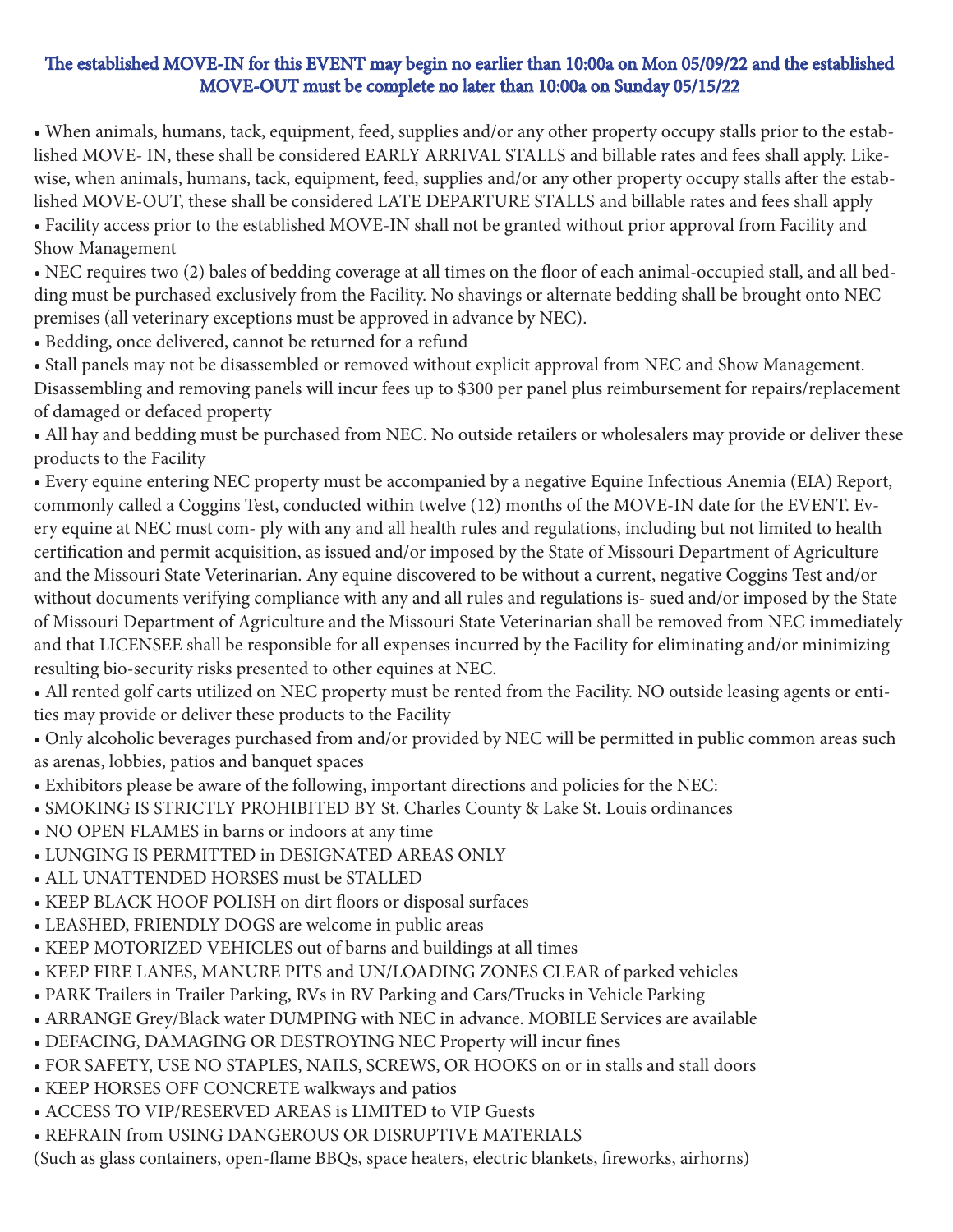# Officials & Judges UPHA Chapter 5 Horse Show March 11th - 14th 2022

#### Horse Show Manager

Peter T. Fenton 21408 Keating Way Lutz, FL 33549 859 321 9281 petervoice1234@gmail.com

#### Judges—All Divisions

Jay Wood Eden Prairie, MN

#### **Ringmasters**

Ringmaster Jerome Parker Northford, CT

#### Center Ring Music

Michael Wilcox, St. Louis MO

#### Announcers

Paul DeVroomen, Burlington, KY, Paddock Announcer Ashlyn Fisher Lentner, MO

#### Photographer

Howard Schatzberg, Cave Creek, AZ— www.howardschatzberg.com

#### Videographer

See Horse Video www.Seehorsevideo.com Arcadia, IN

#### Veterinarian

Mid Rivers Equine Center, Wentzville, MO 636 334 5373

#### Farrier

Frank Forgette Archie, MO

#### **Secretary**

Kelly McFaul, 206 S Lark Ln. Wichita, KS 67209, (316) 650-2287; kellymcfa@aol.com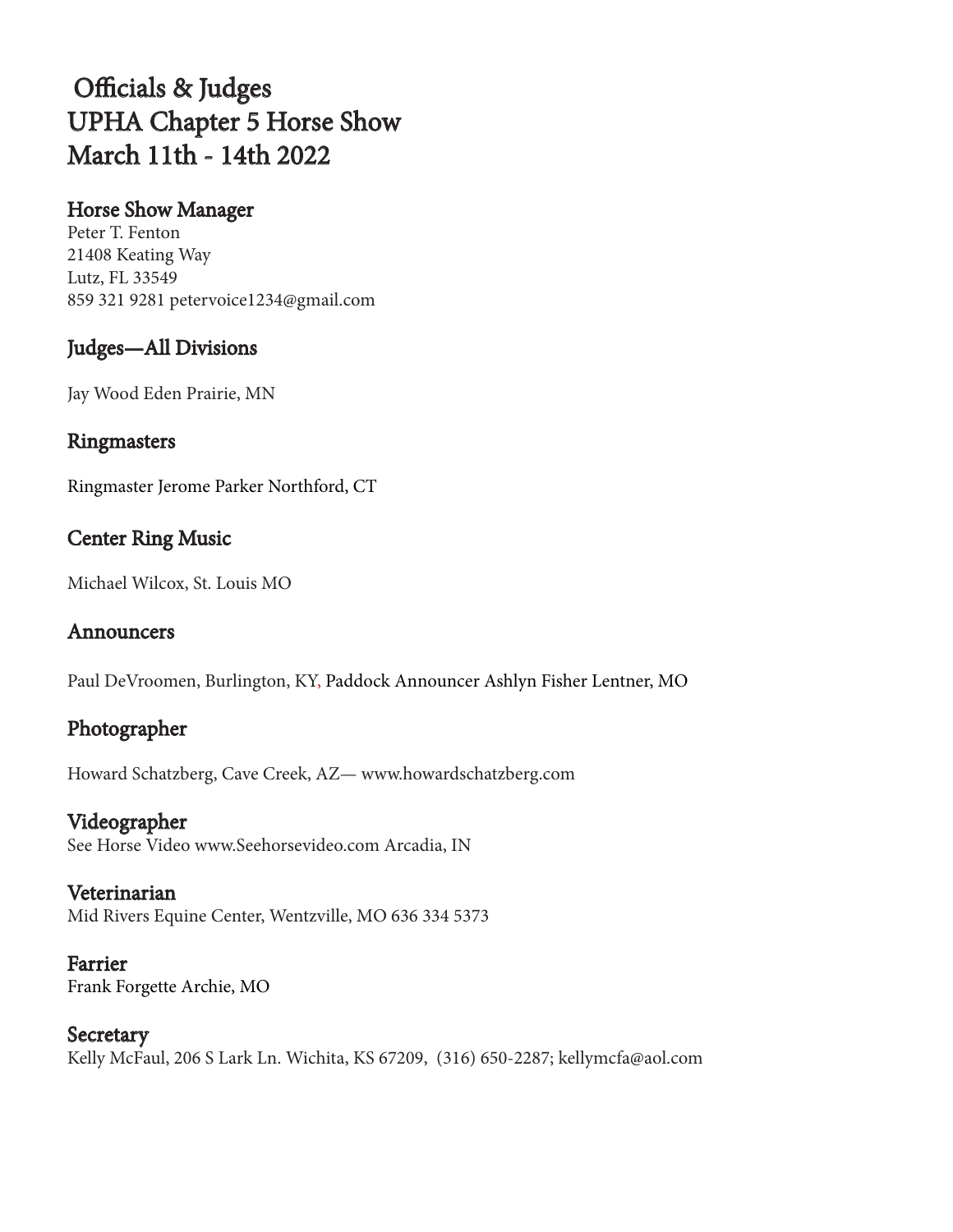# REMINDER!

You can do your entries on line!

We are offering Online entries through www.horseshowsonline.com. Below are the instructions to enter Online.

#### What you need:

A free account at Horse Shows Online. If you don't already have an account you can create one when at www. horseshowsonline.com. Horse Shows Online basic membership is free

A record in your account for each person and horse that you will use on show entry forms when you enter a show. Records will be saved and can be used for future shows. How do I get started::

Login to Horse Shows Online at www.horseshowsonline.com, click on the member services button on the main menu.

Once you are logged in click the "My Horses, People, Shows" button in the member menu

At the People, Horses, Shows page, add any new people and horses to your account as required on the appropriate tab (IE: My People, My Horses). People and horses are saved with your account. Once you have those records in your account you can use them at every show you enter.

Click the "Enter Show" button to select the show you want to enter and follow the steps in the outline entry wizard.

#### Steps to enter a show:

Select the show you want to enter from your "My People, Horses, Shows" page on the My Show Entries tab, or find the show you want to enter in the show selector and click the Online Entry icon. This

will start the Online entry wizard. Make sure you have already created the horses and people in your member account.

The Online entry wizard will guide you through the steps to complete the entry form. The basic steps in the wizard are:

Select the horses, people and riders for your entry Select the classes each rider is entered in

Select the quantity for stalls and other fees Confirm your selections

Checkout and submit the show entry

The final step generates the completed entry form and submits your entry to the show for review and acceptance. If the show requires a payment at entry time, you will be prompted for your credit card information.

#### Tips:

You can cancel the entry part way through the wizard and resume the entry later on. For example, if you need to add more people to your account, or just want to come back and complete the entry later. Unfinished entry forms are listed in your "My entries" tab and will allow you to edit the entry.

People and horses you create in your account are saved permanently and can be used in other shows you enter. You only need to add people and horses once and then can be re used.

#### IMPORTANT: Please ensure all data is input correctly in your account. If it is entered incorrectly, it will import into every horse show you enter incorrectly and will need to be corrected every single time.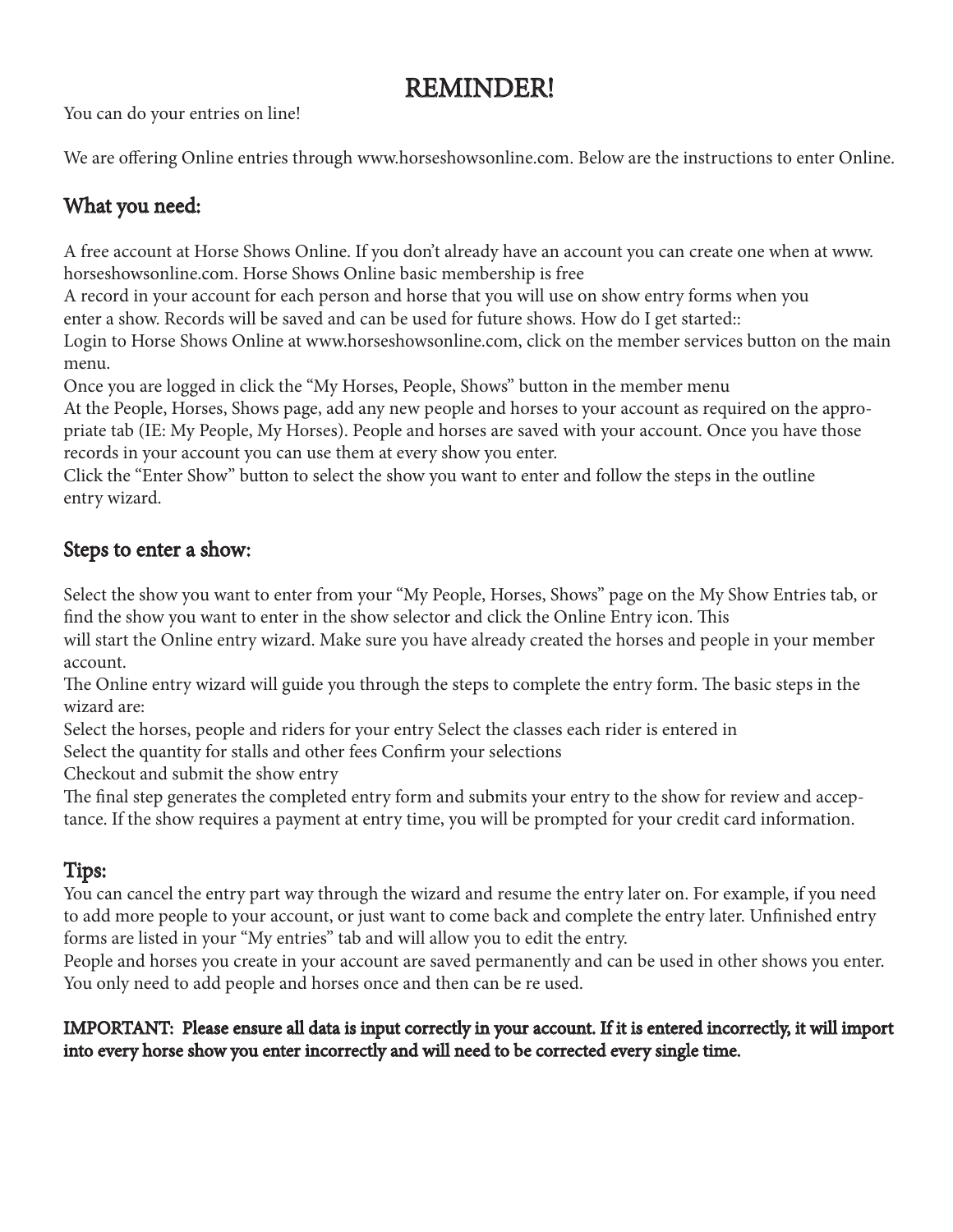#### Wednesday 9 AM

- 1. Ranch Rail
- 2. Ranch Riding
- 3. Ranch Trail

### WED AM NOT TO START BEFORE 10 AM

- 4. AHHS Youth Medallion Roadster Pony to Bike
- 5. Morgan Western Pleasure Amateur/Junior Exhibitor
- 6. ASB Three Gaited Junior/Limit
- 7. Morgan Classic Pleasure Driving
- 8. Saddle Seat Equitation Adult
- 9. ASB Show Pleasure Driving
- 10. ASB Three Gaited Show Pleasure Limit Horse/Rider
- 11. Morgan Hunter Pleasure Ladies
- 12. ASB Fine Harness Junior/Limit
- 13.Walk Trot Hunter Equitation
- 14. MHSA Saddle Seat Medallion
- 15 ASB Western Country Pleasure
- 16. Hackney Harness Pony Open
- 17. ASB Three Gaited Country Pleasure Limit Horse/Rider
- 18.WJ Western Pleasure
- 19. Open Roadster to Bike
- 20. ASB Open Park Pleasure
- 21. ASB Country Pleasure Driving
- 22. ASB Five Gaited Country Pleasure
- 23. Modern Shetland Pony Pleasure Driving
- 24. Monarch Single Bit Walk/Trot
- 25. Morgan Pleasure Driving Open

# WEDNESDAY 6 PM

- 26. ASB Parade Horse
- 27. ASB Park Pleasure Junior/Limit Horse
- 28. ASB Three Gaited Show Pleasure Veteran Horse
- 29. Hackney Pleasure Pony Driving
- 30. AHMA Saddle Seat Medal
- 31. Monarch Single Bit Walk/Trot/Canter
- 32. ASB Park Junior/Limit Horse
- 33. Morgan Western Pleasure Open
- 34. ASB Five Gaited UPHA Classic
- 35. ASB Park Junior Exhibitor
- 36. ASB Fine Harness Open

## CASH INCENTIVES:

\$100 incentive to be awarded at the end of every session! You must be present to win!

AM Session Eligible Recipients - Owners and Riders PM Session Eligible Recipients-Trainers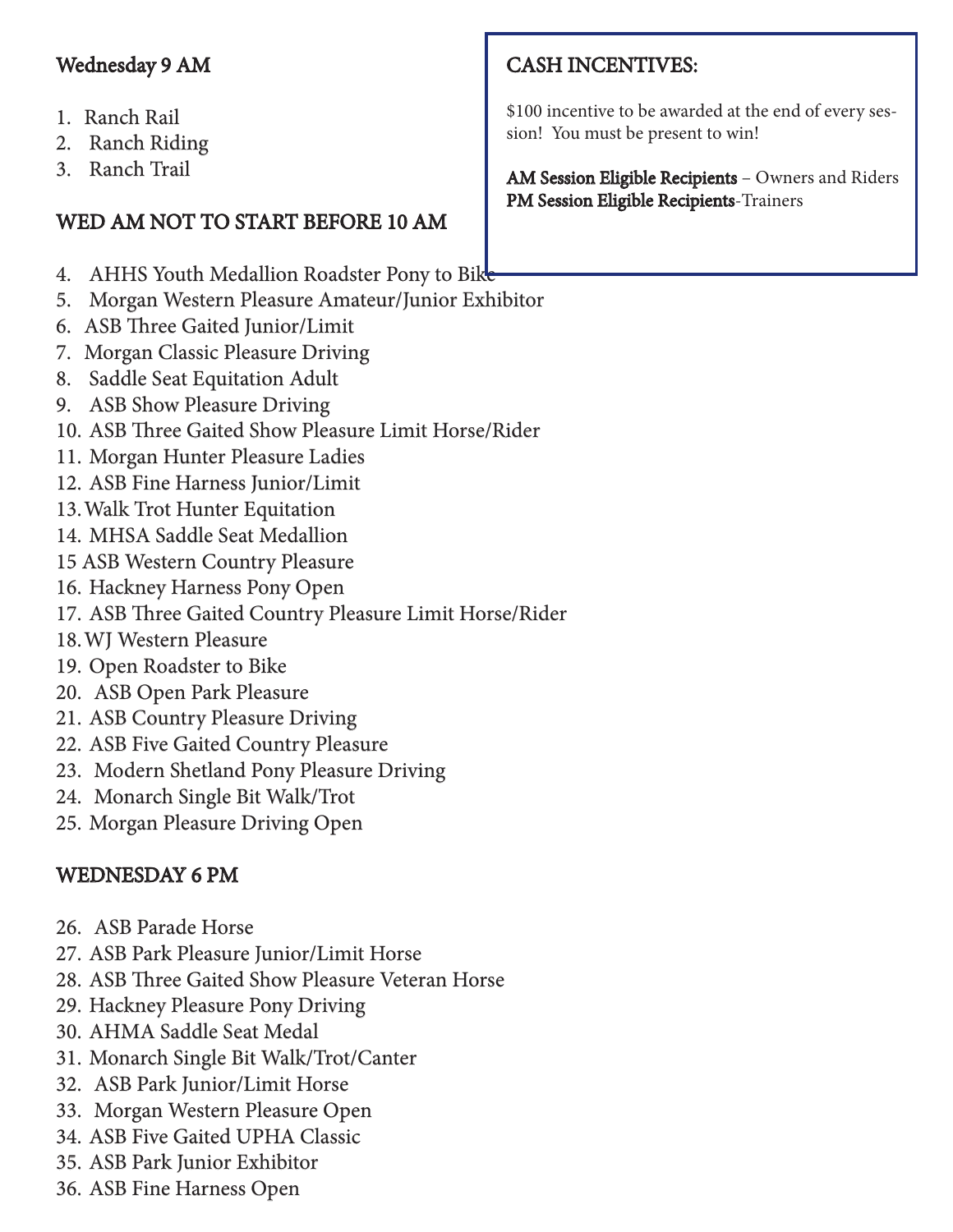- 37. Saddle Seat Equitation 17 and Under
- 38. Hackney Pony Open
- 39. ASB Hunter Country Pleasure
- 40. ASB Five Gaited Ladies Callaway's Born To Win
- 41. ASB Fine Harness Amateur
- 42. Saddle and Bridle Pleasure Equitation Medallion
- 43. Morgan Classic Pleasure Saddle Ladies
- 44. Modern Shetland Harness Pony Open
- 45. ASB Three Gaited Amateur
- 46. ASB Three Gaited Country Pleasure Adult
- 47. Hackney Roadster Pony to Bike Open
- 48. ASB Five Gaited Show Pleasure Junior Exhibitor
- 49. Morgan English Pleasure Ladies
- 50. ASB Five Gaited Open

## THURSDAY MORNING 9 am

- 51.Trail Open
- 52.Trail Novice Horse/Rider
- 53.Saddle and Bridle Working Western Pleasure

## THURSDAY MORNING 10 AM

## 54.Morgan Pleasure Driving AM/JR Ex

- 55. Open English Pleasure
- 56. Morgan English Pleasure Open
- 57. ASB Five-Gaited Junior Exhibitor
- 58. Open Western Pleasure
- 59. Monarch Single Bit 5-Gaited Show Pleasure
- 60. Morgan Western Pleasure Ladies
- 61. UPHA Challenge Cup 17 and Under
- 62. Hackney Harness Pony Amateur
- 63. Open Hunter Pleasure
- 64. Morgan Classic Pleasure Saddle
- 65.ASB Park Pleasure UPHA Classic
- 66. WT Hunter Pleasure
- 67.ASB Five-Gaited Show Pleasure Adult
- 68. Morgan Hunter Pleasure Open
- 69. Modern Shetland Pony Roadster to Bike Open
- 70. ASB Three-Gaited Country Pleasure Jr. Ex.
- 71. WJ Western Equitation
- 72. AHHS Youth Medallion Pleasure Driving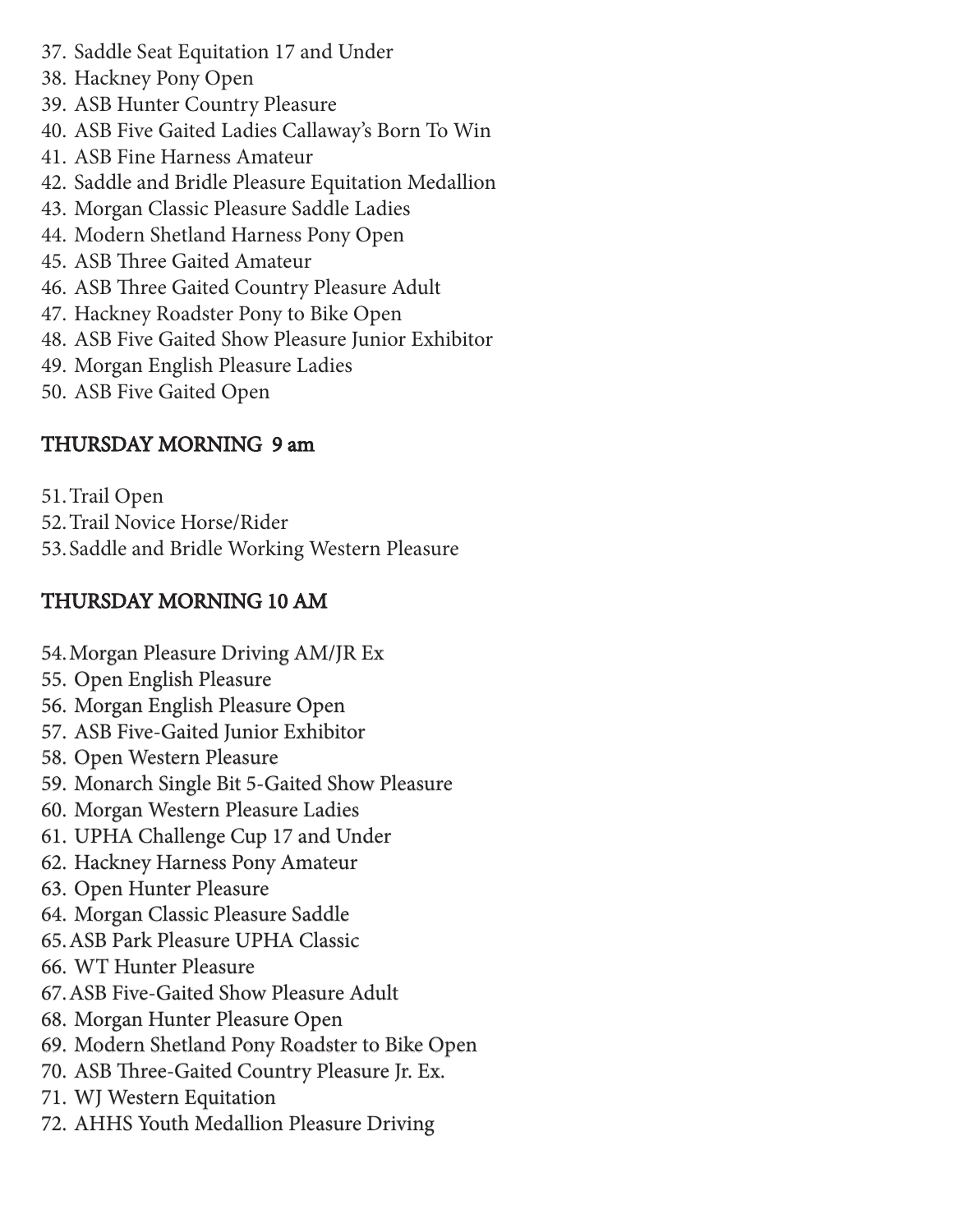#### THURSDAY EVENING 6 PM

- 73. ASB Fine Harness Driving UPHA Classic
- 74. 1 TBA Class
- 75. ASB Three Gaited UPHA Classic
- 76. Saddle and Bridle Hunter Seat Classic
- 77. ASB Amateur Park
- 78. Walk and Trot English Pleasure 12 and Under
- 79. Hackney Roadster Pony Amateur
- 80. ASB Three-Gaited Junior Exhibitor
- 81. ASB Five-Gaited Junior/Limit
- 82. ASB Three-Gaited Show Pleasure Adult
- 83. Morgan Park Saddle
- 84. Saddle and Bridle Shatner Western Pleasure
- 85. ASB Park Open
- 86. ASB Three-Gaited Show Pleasure Junior Exhibitor
- 87. ASB Three Gaited Ladies
- 88. Morgan English Pleasure Am/Jr Ex
- 89. UPHA Adult Challenge Cup
- 90. Open Pleasure Driving
- 91. ASB Five-Gaited Amateur

## FRIDAY MORNING 10 AM

- 92. Morgan Classic Pleasure Driving Championship
- 93. UPHA Walk and Trot Challenge Cup 10 and Under
- 94. Open Hunter Pleasure Championship
- 95. Open English Pleasure Junior Exhibitor
- 96. ASB Five Gaited Country Pleasure Championship
- 97. WJ Western Pleasure Championship
- 98. Morgan Hunter Pleasure Amateur/ Junior Exhibitor
- 99. Open English Pleasure Amateur
- 100. USEF Saddle Seat Medal
- 101. Monarch Single Bit WTC Championship
- 102. AHHS Pleasure Pony Under saddle
- 103. Monarch Single Bit WT Championship
- 104. Modern Shetland Pony Pleasure Driving Championship
- 105. ASB Park Pleasure Championship
- 106. Walk Trot Hunter Equitation Championship
- 107. ASB Show pleasure Driving Championship
- 108. ASB Five Gaited Show Pleasure Junior Exhibitor Championship
- 109. ASB Country Pleasure Driving Championship
- 110. Open Roadster to Bike Championship
- 111. Morgan Classic Pleasure Saddle Championship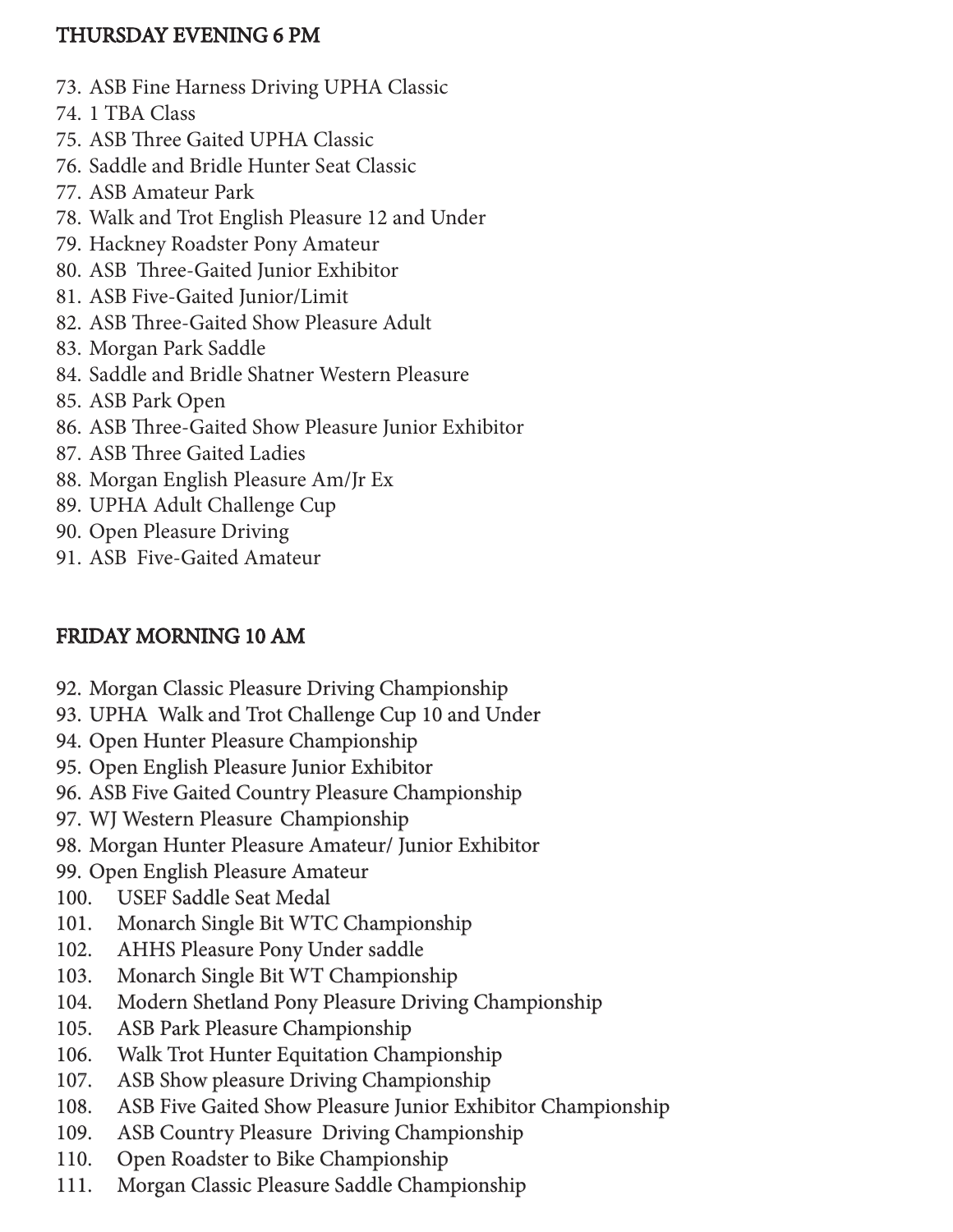#### FRIDAY EVENING 6PM

- 112. ASB Parade Horse Championship
- 113. ASB Amateur Fine Harness Championship
- 114. Morgan Western Pleasure Amateur/ Junior Exhibitor Championship
- 115. Walk and Trot English Pleasure 12 and Under Championship
- 116. Modern Shetland Pony Harness Championship
- 117. ASB Hunter Country Pleasure Championship
- 118. USEF Saddle Seat Adult Medal
- 119. ASB Three Gaited Country Pleasure Adult Championship
- 120. ASB Western Country Pleasure Championship
- 121. ASB Park Junior Exhibitor Championship
- 122. Hackney Roadster Pony to Bike Championship
- 123. Good Hands
- 124. Hackney Pony Alan R Raun DVM Memorial Championship
- 125. ASB Five Gaited Junior Exhibitor Championship
- 126. Single Pass Class

#### SATURDAY MORNING 9 AM

- 127. Walk Trot Equitation 10 and Under Championship
- 128. Open Western Pleasure Championship
- 129. Morgan Hunter Pleasure Open Championship
- 130. Open Pleasure Driving Championship
- 131. Morgan English Pleasure Amateur/ Junior exhibitor Championship
- 132. Open English Pleasure Amateur/ Junior Exhibitor Championship
- 133. Modern Shetland Pony Roadster to Bike Championship
- 134. Morgan Western Pleasure Open Championship
- 135. ASB Three Gaited Country Pleasure Junior Exhibitor Championship
- 136. WJ Western Equation Championship
- 137. Morgan Pleasure Driving Championship
- 138. Open English Pleasure Championship
- 139. WT Hunter Pleasure Championship
- 140. Monarch 5 Gaited Show Pleasure Single Bit Championship
- 141. Morgan Pleasure Driving Amateur /Junior Exhibitor Championship

#### 30 MINUTES AFTER THE MORNING SESSION

- 142. Academy Driving Reinsmanshjip
- 143. Academy WTC Adult Equitation
- 144. Academy WTC Adult Horsemanship
- 145. Academy WTC 11-17 Equitation
- 146. Academy WTC 11-17 Horsemanship
- 147. Academy WTC 10 and Under Equitation
- 148. Academy WTC 10 and Under Horsemanship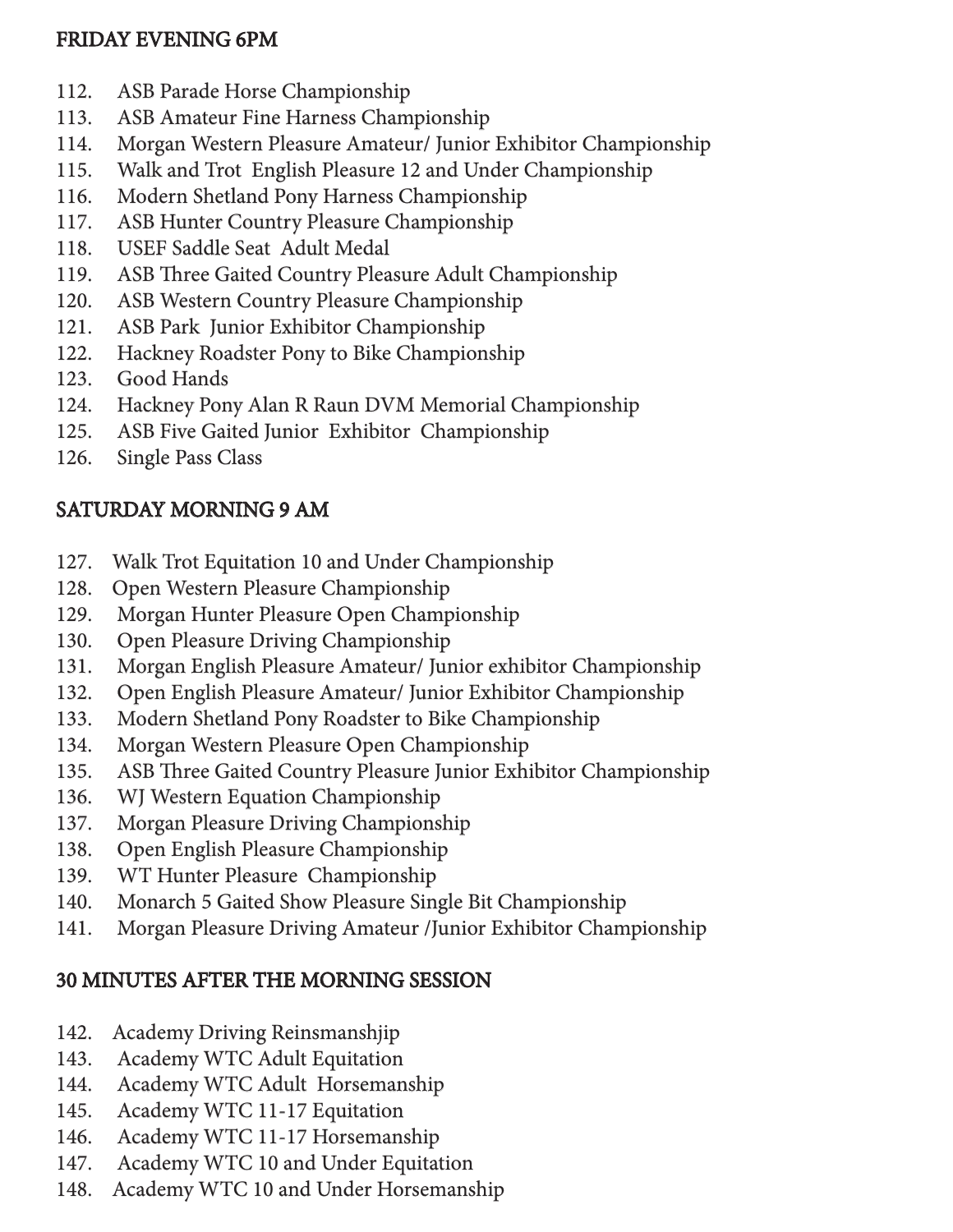- 149. Academy WT Equitation 11-17
- 150. Academy WT Horsemanship 11-17
- 151. Academy WT Equitation 9 and 10
- 152. Academy WT Horsemanship 9 and 10
- 153. Academy First Year WT Equitation
- 154. Academy First Year WT Horsemanship
- 155. Academy WT Equitation 8 and Under
- 156. Academy WT Horsemanship 8 and Under
- 157. Academy WT Equitation 8 and Under on Lead
- 158. Academy WT Horsemanship 8 and Under on Lead

# SATURDAY EVENING 6PM

- 159. ASB Fine Harness Mike Roberts Jackpot
- 160. ASB Three Gaited Junior Exhibitor Championship
- 161. Morgan Hunter Pleasure Junior Exhibitor/ Amateur Championship
- 162. ASB Park Amateur Championship
- 163. ASB Five Gaited Show Pleasure Adult Championship
- 164. Morgan Park Saddle Championship
- 165. ASB Three Gaited Show Pleasure Junior Exhibitor Championship
- 166. Hackney Harness Pony Championship
- 167. ASB Park John Biggins Jackpot
- 168. ASB Three Gaited Show Pleasure Adult Championship
- 169. Saddle Seat Equitation Championship
- 170. ASB Three Gaited Jackpot
- 171. ASB Five Gaited Amateur Championship
- 172. Hackney Pony Pleasure Driving Championship
- 173. Morgan English Pleasure Championship
- 174. ASB Three Gaited Amateur Championship
- 175. Hackney Roadster Pony Amateur Championship
- 176. ASB Five Gaited Jackpot
- 177. Battle of the Breeds

# CASH INCENTIVES:

\$100 incentive to be awarded at the end of every session! You must be present to win!

AM Session Eligible Recipients – Owners and Riders PM Session Eligible Recipients-Trainers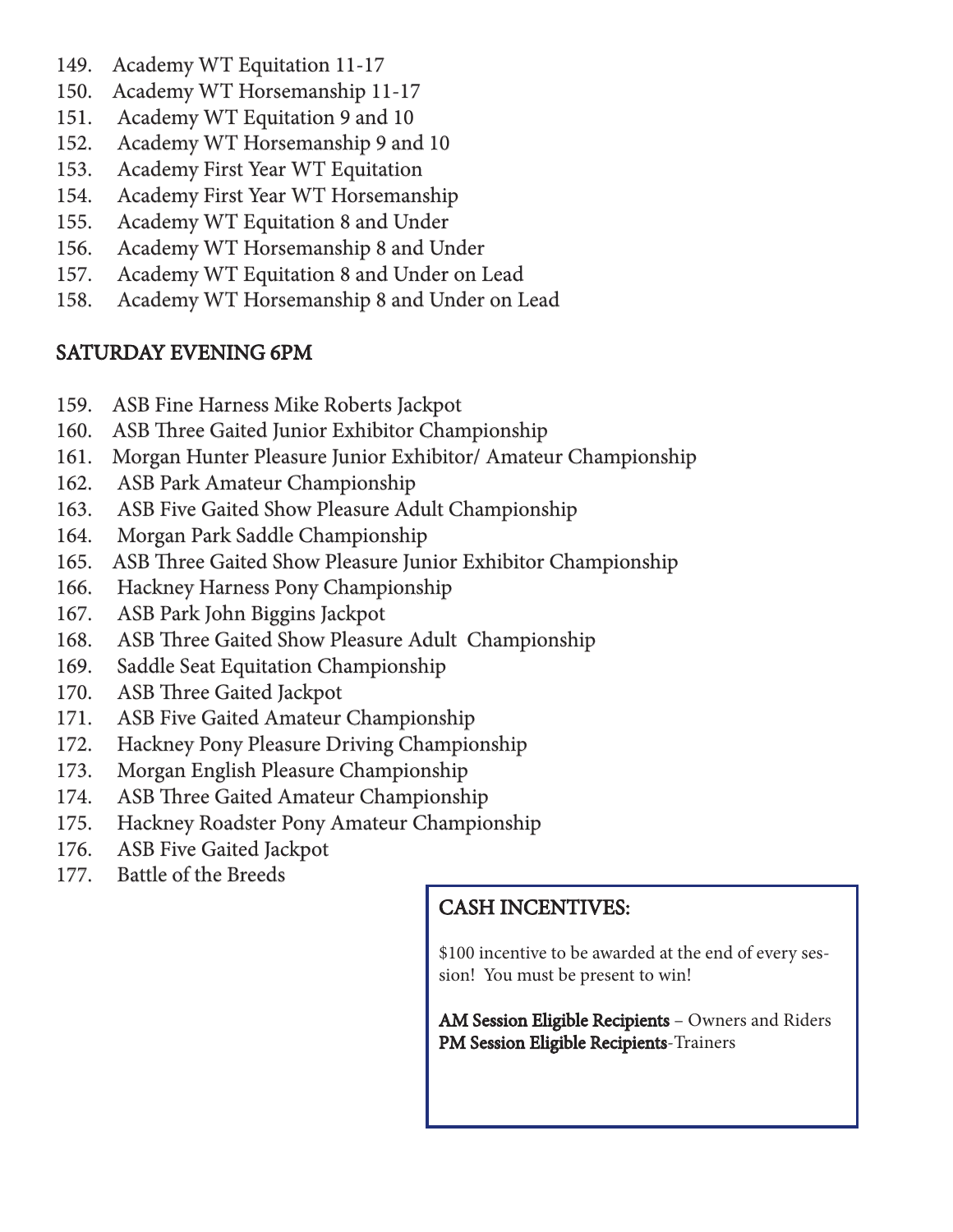#### **Directions**

#### Directions from Highway 70

Take Exit 210 to Highway 64 (Towards Kirkwood, MO) Take Lake St. Louis Blvd, Exit South The National Equestrian Center at Lake St. Louis is about 1 1/2 miles from Highway 64

#### Directions from Highway 64

Take Lake St. Louis Blvd., Exit South The National Equestrian Center at Lake St. Louis is about 11/2 miles from Highway 64.

#### Host Hotel

#### Hilton Garden Inn—St. Louis

2310 Technology Drive King \$99 O'Fallon, MO 636 625 2700

For the horse show hotel rate please ask for the UPHA Chapter 5 and NEC Horse Show rate.

#### Additional Hotel Information

America's Best Value Inn 10600 Veteran's Memorial Pkwy Lake ST. 636 445 3780 Louis MO 636 625 1711

#### Comfort Inn & Suites 100 Comfort Inn

Court O'Fallon MO 636 699 8000

Hampton Inn by Hilton 150 Wentzville Bluffs Wentzville MO

Super 8 Motel—O'Fallon 987 W Terra Lane O'Fallon MO 636 272 7272

Knights Inn 1400 Continental Drive Wentzville MO 636 327 5155

32 Research Park Circle Weldon Springs

#### Fairfield Inn & Suites—Wentzville

 130 Crossroads South Drive Wentzville MO 636 322 5000

#### Economy Inn—Wentzville

1390 Continental Drive Wentzville MO 636 877 0576

Staybridge Suites 1155 Technology Drive O'Fallon MO

636 300 0999

Wingate by Wyndham

MO 636 329 8503

Residence Inn St. Louis O'Fallon 101 Progress Point Ct O'Fallon MO

#### Holiday Inn Express

1175 Technology Drive O'Fallon MO 636 300 4844

Sleep Inn & Suites O'Fal-

lon Rates 1147 Technology Drive O'Fallon MO 636 329 1000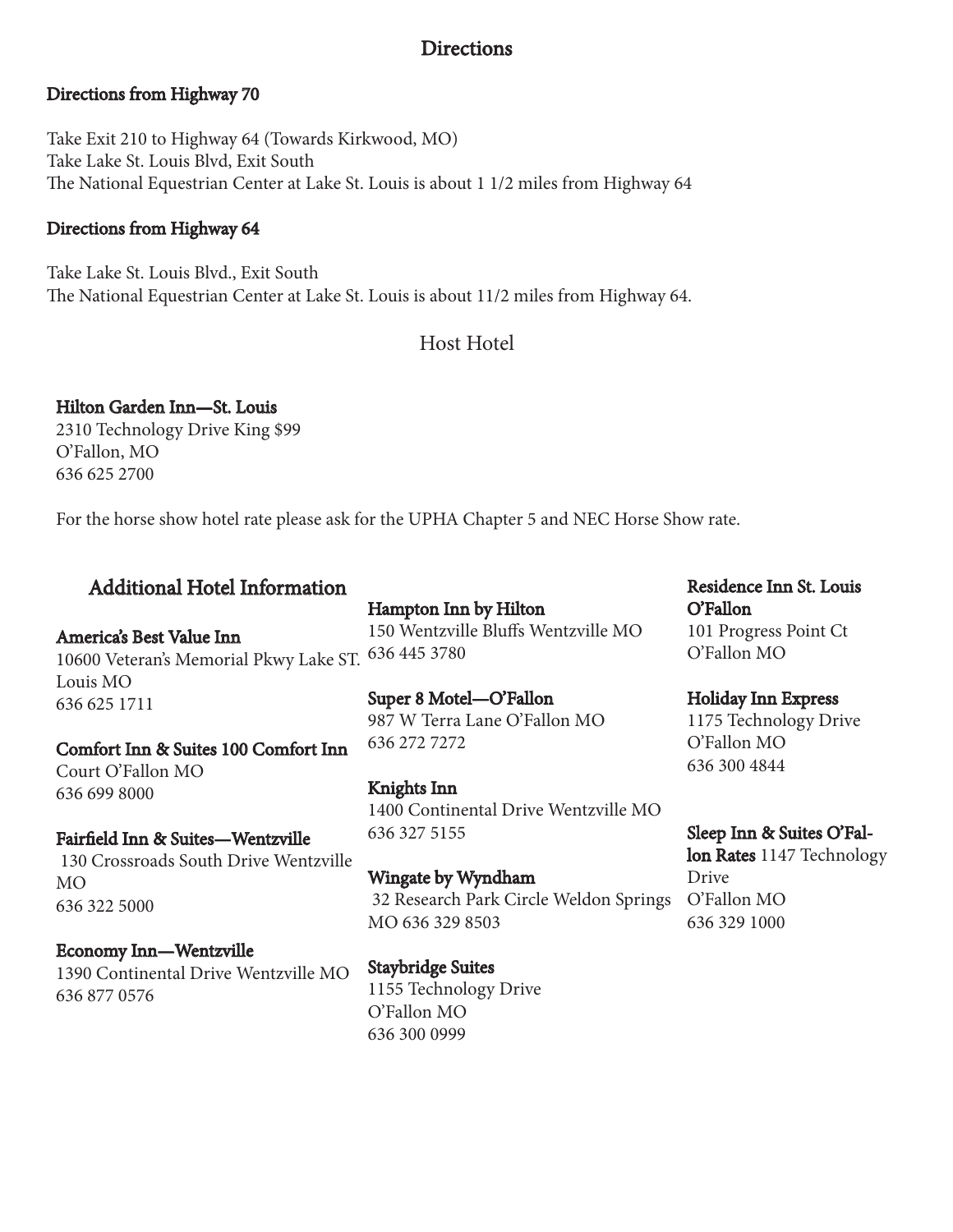# **UPHA Chapter 5 Horse Show Sponsorship:**

| Ś. | Diamond Sponsor: \$2,500.00                                                                   |
|----|-----------------------------------------------------------------------------------------------|
|    | Sponsor will receive a Championship or Stake class presented in your name, one reserved       |
|    | ringside table, sign with your name, recognition from center ring, and website and social     |
|    | media recognition.                                                                            |
| Ś. | Platinum Sponsor: \$1,000.00                                                                  |
|    | Sponsor will receive a Championship or Stake presented in your name, a sign with your         |
|    | name, recognition from center ring, and website and social media recognition.                 |
| Ć  | <b>Gold Sponsor: \$500.00</b>                                                                 |
|    | Sponsor will receive a UPHA Classics Class or a stake class presented in your name, sign with |
|    | your name.                                                                                    |
| Ś. | Silver Sponsor: \$300.00                                                                      |
|    | Sponsor will receive a Stake class presented in your name.                                    |
| Ć  | <b>Bronze Sponsor: \$150.00</b>                                                               |
|    | Sponsor will receive a class presented in your name.                                          |
| Ś. | <b>Academy Sponsor: \$75.00</b>                                                               |
|    | Sponsor will receive two academy classes presented in your name.                              |
| Ś. | <b>Friends of UPHA Chapter 5 Horse Show Supporter:</b> Any Amount                             |
|    |                                                                                               |

All donors receive announcer recognition.

Make checks payable and mail to: UPHA Chapter 5 Horse Show, c/o Chris Willis 19605 E. 11th Ter. N. Independence, MO 64056

| Sponsor Name: 1980 Class Preference 1980 Class Preference 2014                                                                                                                                                                 |  |  |                                               |
|--------------------------------------------------------------------------------------------------------------------------------------------------------------------------------------------------------------------------------|--|--|-----------------------------------------------|
|                                                                                                                                                                                                                                |  |  |                                               |
|                                                                                                                                                                                                                                |  |  |                                               |
| Phone: Email: Email: Email: Email: Email: Email: Email: Email: Email: Email: Email: Email: Email: Email: Email: Email: Email: Email: Email: Email: Email: Email: Email: Email: Email: Email: Email: Email: Email: Email: Email |  |  |                                               |
| Payment Enclosed:                                                                                                                                                                                                              |  |  | _ _ _ _ _ _ _ _ _ _ _ _ _ _ _ _ _ _ C h e c k |
|                                                                                                                                                                                                                                |  |  |                                               |
| Name on Credit Card                                                                                                                                                                                                            |  |  |                                               |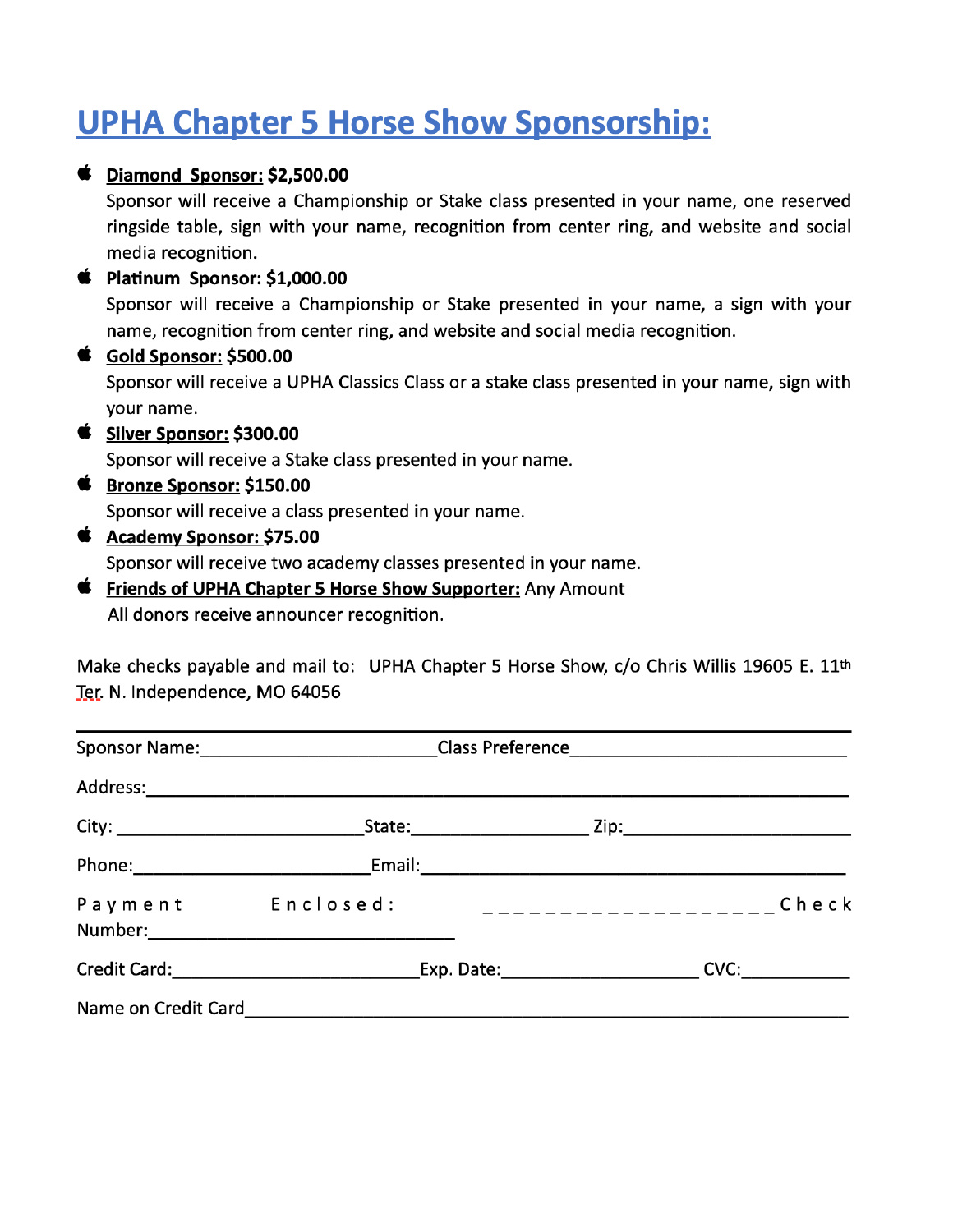

# FOLDS of HONOR

The Folds of Honor Foundation funds educational scholarships for children and family members whose military parent or spouse has been killed or disabled in the line of duty. Nationally, there are over 172,000 family members that are affected across the country and more than 85% do not qualify for any type of federal educational funding. The St. Louis National Charity Horse Show is proud to announce their support for The Folds of Honor Foundations through a class for 2021.

This class will feature "Veteran" Three Gaited Show Pleasure American Saddlebred horses, 11 years and over. The horse must be turning 11 , or older, in the current year of competition. Eleven years was chosen to coincide with Veteran's Day, which is celebrated annually on November 11th.

Corporate and individual sponsorships are available. Donations of raffle/auction items, gift certificates or any type of gift are also appreciated. Visit www.foldsofhonor.orgfor more information on the Folds of Honor Foundation which is 501© 3 charitable organization.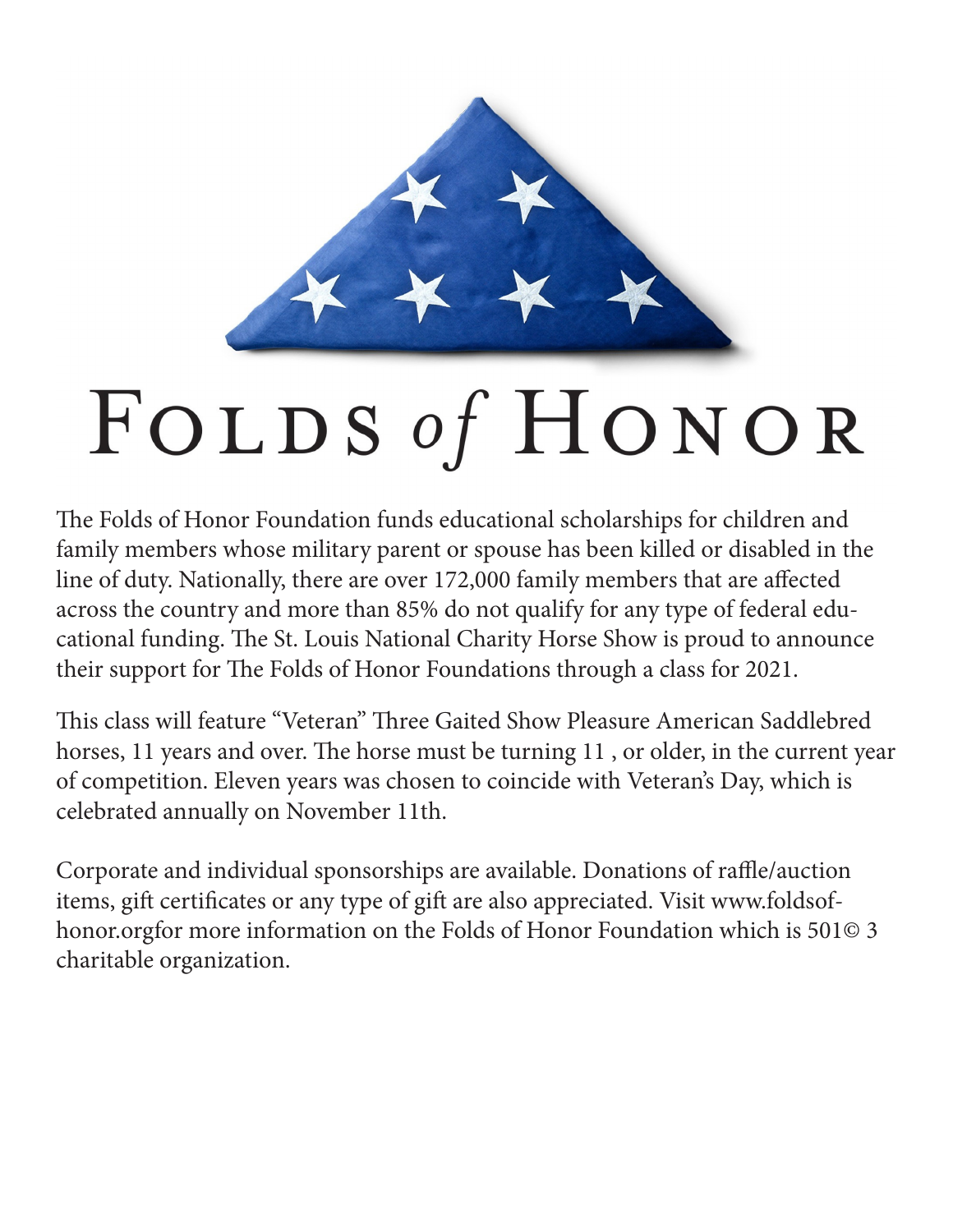# American Saddlebred Division USEF Rules—SB 1-21

#### Five-Gaited

| 34 ASB \$500 Five-Gaited Classic<br>Horse Must be nominated to the UPHA Classics Owner & Trainer Must be members of UPHA                                                                                        | Wed Eve             | Entry Fee \$100           |  |  |  |
|-----------------------------------------------------------------------------------------------------------------------------------------------------------------------------------------------------------------|---------------------|---------------------------|--|--|--|
| 40 ASB Ladies Five-Gaited                                                                                                                                                                                       | Wed Eve             | Entry Fee \$35.00         |  |  |  |
| 50 ASB Five-Gaited Open                                                                                                                                                                                         | Wed Eve             | Entry Fee \$35.00         |  |  |  |
| 57 ASB Junior Exhibitor Five-Gaited                                                                                                                                                                             | Thurs Morn          | Entry Fee \$35.00         |  |  |  |
| 125 ASB Junior Exhibitor Five-Gaited Championship Fri Eve<br>Must have been shown and judged in class 57                                                                                                        |                     | Entry Fee \$55.00         |  |  |  |
| 81 ASB Five-Gaited JR/Limit                                                                                                                                                                                     | Thurs Eve           | Entry Fee \$35.00         |  |  |  |
| 91 ASB Amateur Five-Gaited                                                                                                                                                                                      | Thurs Eve           | Entry Fee \$35.00         |  |  |  |
| 171 ASB Amateur Five Gaited Championship<br>Must have been shown and judged in class 91                                                                                                                         | Sat Eve             | Entry Fee \$55.00         |  |  |  |
| 176 ASB Five-Gaited Jackpot<br>Sat Eve<br><b>Entry Fee \$100.00</b><br>It is not necessary to qualify for this class - \$75 of the entry fee goes into the jackpot classes and is paid<br>out 50%, 30% and 20%. |                     |                           |  |  |  |
|                                                                                                                                                                                                                 | <b>Three Gaited</b> |                           |  |  |  |
|                                                                                                                                                                                                                 |                     |                           |  |  |  |
| 6 ASB Three-Gaited JR/Limit                                                                                                                                                                                     | Wed Morn            | Entry Fee \$35.00         |  |  |  |
| 75 ASB \$500 UPHA Three-Gaited Classic<br>Horse Must be nominated to the UPHA Classics Owner & Trainer Must be members of UPHA                                                                                  | Thurs Eve           | <b>Entry Fee \$100.00</b> |  |  |  |
| 45 ASB Three-Gaited Amateur                                                                                                                                                                                     | Wed Eve             | Entry Fee \$35.00         |  |  |  |
| 174 ASB Three-Gaited Amateur Championship<br>Must have been shown and judged in class 45                                                                                                                        | Sat Eve             | Entry Fee \$55.00         |  |  |  |
| 87 ASB Ladies Three-Gaited                                                                                                                                                                                      | Thurs Eve           | Entry Fee \$35.00         |  |  |  |
| 80 ASB Junior Exhibitor Three-Gaited                                                                                                                                                                            | Thurs Eve           | Entry Fee \$35.00         |  |  |  |
| 160 ASB Junior Exhibitor Three-Gaited Championship<br>Must have been shown and judged in class 80                                                                                                               | Sat Eve             | Entry Fee \$55.00         |  |  |  |

 It is not necessary to qualify for this class \$75 of the entry fee goes into the jackpot classes and is paid out 50%, 30% and 20%.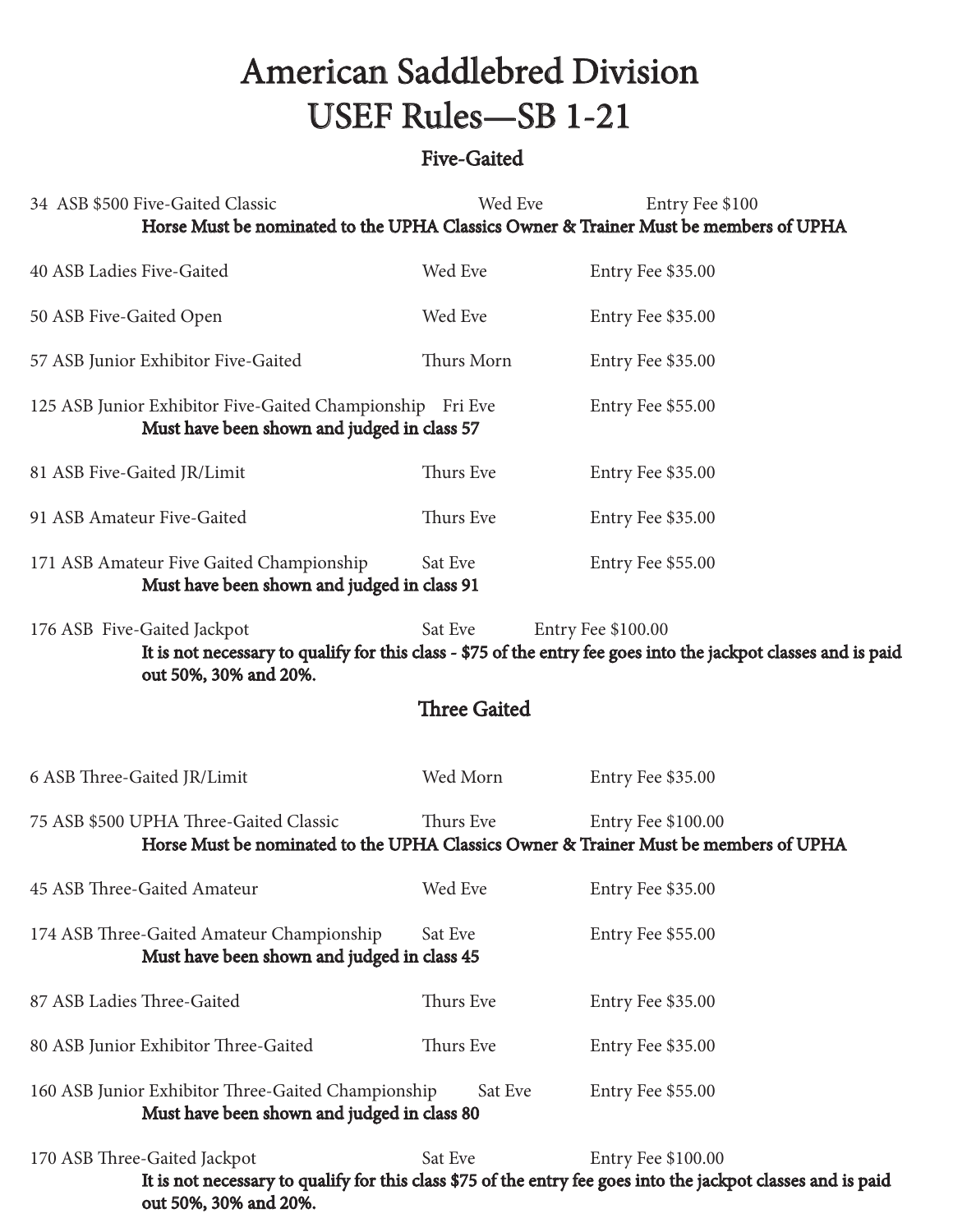#### Fine Harness

| 12. ASB Fine Harness JR/Limit                                                                                                                                                                                                | Wed Morn   | Entry Fee \$35.00         |  |  |  |
|------------------------------------------------------------------------------------------------------------------------------------------------------------------------------------------------------------------------------|------------|---------------------------|--|--|--|
| 73. ASB \$500 Fine Harness UPHA Classic<br>Thurs Eve<br><b>Entry Fee \$100.00</b><br>Horse Must be nominated to the UPHA Classics Owner & Trainer Must be members of UPHA                                                    |            |                           |  |  |  |
| 36. ASB Open Fine Harness                                                                                                                                                                                                    | Wed Eve    | Entry Fee \$35.00         |  |  |  |
| 41. ASB Fine Harness Amateur                                                                                                                                                                                                 | Wed Eve    | Entry Fee \$35.00         |  |  |  |
| 113. ASB Amateur Fine Harness Championship<br>Must have been shown and judged in class 41                                                                                                                                    | Fri Eve    | Entry Fee \$55.00         |  |  |  |
| Sat Eve<br>159. ASB Fine Harness Mike Roberts Jackpot<br><b>Entry Fee \$100.00</b><br>It is not necessary to qualify for this class \$75 of the entry fee goes into the jackpot classes and is<br>paid out 50%, 30% and 20%. |            |                           |  |  |  |
|                                                                                                                                                                                                                              | Park       |                           |  |  |  |
| 32. ASB Park JR/Limit                                                                                                                                                                                                        | Wed Eve    | Entry Fee \$35.00         |  |  |  |
| 85. Open Park                                                                                                                                                                                                                | Thurs Eve  | Entry Fee \$35.00         |  |  |  |
| 77, ASB Amateur Park                                                                                                                                                                                                         | Thurs Eve  | Entry Fee \$35.00         |  |  |  |
| 162. ASB Amateur Park Championship<br>Must have been shown and judged in class 77                                                                                                                                            | Sat Eve    | Entry Fee \$55.00         |  |  |  |
| 35. ASB Park Junior Exhibitor                                                                                                                                                                                                | Wed Eve    | Entry Fee \$35.00         |  |  |  |
| 121. ASB Junior Exhibitor Park Championship<br>Must have been shown and judged in class 35.                                                                                                                                  | Fri Eve    | Entry Fee \$55.00         |  |  |  |
| 167. ASB Park Jackpot John Biggins Memorial<br>Sat Eve<br><b>Entry Fee \$100.00</b><br>\$75 of the entry fee goes into the jackpot classes and is paid out 50%, 30% and 20%.<br><b>Park Pleasure</b>                         |            |                           |  |  |  |
| 20. ASB Open Park Pleasure                                                                                                                                                                                                   | Wed Morn   | Entry Fee \$35.00         |  |  |  |
| 27. ASB Park Pleasure JR/Limit                                                                                                                                                                                               | Wed Eve    | Entry Fee \$35.00         |  |  |  |
| 65. ASB \$500 UPHA Park Pleasure Classic<br>Horse Must be nominated to the UPHA Classics Owner & Trainer Must be members of UPHA                                                                                             | Thurs Morn | <b>Entry Fee \$100.00</b> |  |  |  |
| 105. ASB Park Pleasure Championship<br>Must have been shown and judged in class 20, 27, 65                                                                                                                                   | Fri Morn   | Entry Fee \$55.00         |  |  |  |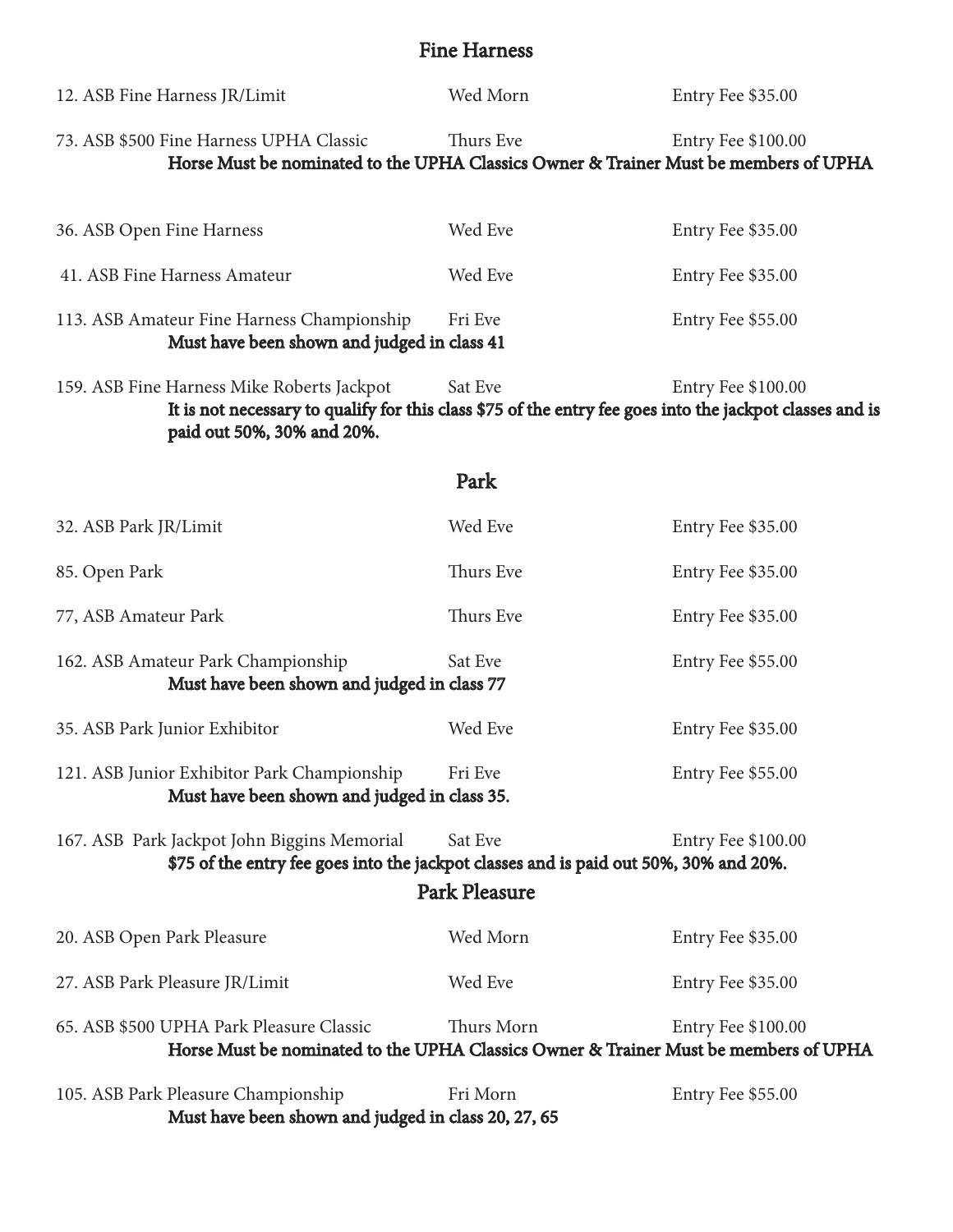#### Five Gaited Show Pleasure

| 67. ASB Five-Gaited Show Pleasure Adult                                                                       | Thurs Morn | Entry Fee \$35.00 |  |  |
|---------------------------------------------------------------------------------------------------------------|------------|-------------------|--|--|
| 163. ASB Five-Gaited Show Pleasure Adult Championship<br>Must have been shown and judged in class 67          | Sat Eve    | Entry Fee \$55.00 |  |  |
| 48. ASB Five-Gaited Show Pleasure Junior Exhibitor                                                            | Wed Eve    | Entry Fee \$35.00 |  |  |
| 108. ASB Five-Gaited Show Pleasure JR/EX Championship<br>Must have been shown and judged in class 48          | Fri Morn   | Entry Fee \$55.00 |  |  |
| <b>Three Gaited Show Pleasure</b>                                                                             |            |                   |  |  |
| 82. ASB Three-Gaited Show Pleasure Adult                                                                      | Thurs Eve  | Entry Fee \$35.00 |  |  |
| 10. ASB Three-Gaited Show Pleasure Limit Horse/Rider                                                          | Wed Morn   | Entry Fee \$35.00 |  |  |
| 28. ASB Three-Gaited Show Pleasure Veteran Horse                                                              | Wed Eve    | Entry Fee \$35.00 |  |  |
| 168. ASB Three-Gaited Show Pleasure Adult Championship<br>Must have been shown and judged in class 10, 28, 82 | Sat Eve    | Entry Fee \$55.00 |  |  |
| 86. ASB Three-Gaited Show Pleasure Jr/Ex                                                                      | Thurs Eve  | Entry Fee \$35.00 |  |  |
| 165. ASB Three-Gaited Show Pleasure Jr/Ex Championship<br>Must have been shown and judged in class 10, 28, 86 | Sat Eve    | Entry Fee \$55.00 |  |  |
| <b>Show Pleasure Driving</b>                                                                                  |            |                   |  |  |
| 9 ASB Show Pleasure Driving                                                                                   | Wed Morn   | Entry Fee \$35.00 |  |  |
| 107 ASB Show Pleasure Driving Championship<br>Must have been shown and judged in class 9                      | Fri Morn   | Entry Fee \$55.00 |  |  |
| <b>Three Gaited Country Pleasure</b>                                                                          |            |                   |  |  |
| 46. ASB Country Pleasure Adult                                                                                | Wed Eve    | Entry Fee \$35.00 |  |  |
| 119. ASB Three-Gaited Country Pleasure Adult Champ.<br>Must have been shown and judged in class 17, 46        | Fri Eve    | Entry Fee \$55.00 |  |  |
| 17. ASB Three-Gaited Country Pleasure Limit Horse/Rider                                                       | Wed Morn   | Entry Fee \$35.00 |  |  |
| 70. ASB Three-Gaited Country Pleasure Jr Ex                                                                   | Thurs Morn | Entry Fee \$35.00 |  |  |

135. ASB Three-Gaited Country Pleasure Jr/Ex Champ. Sat Morn Entry Fee \$55.00 Must have been shown and judged in class 17,70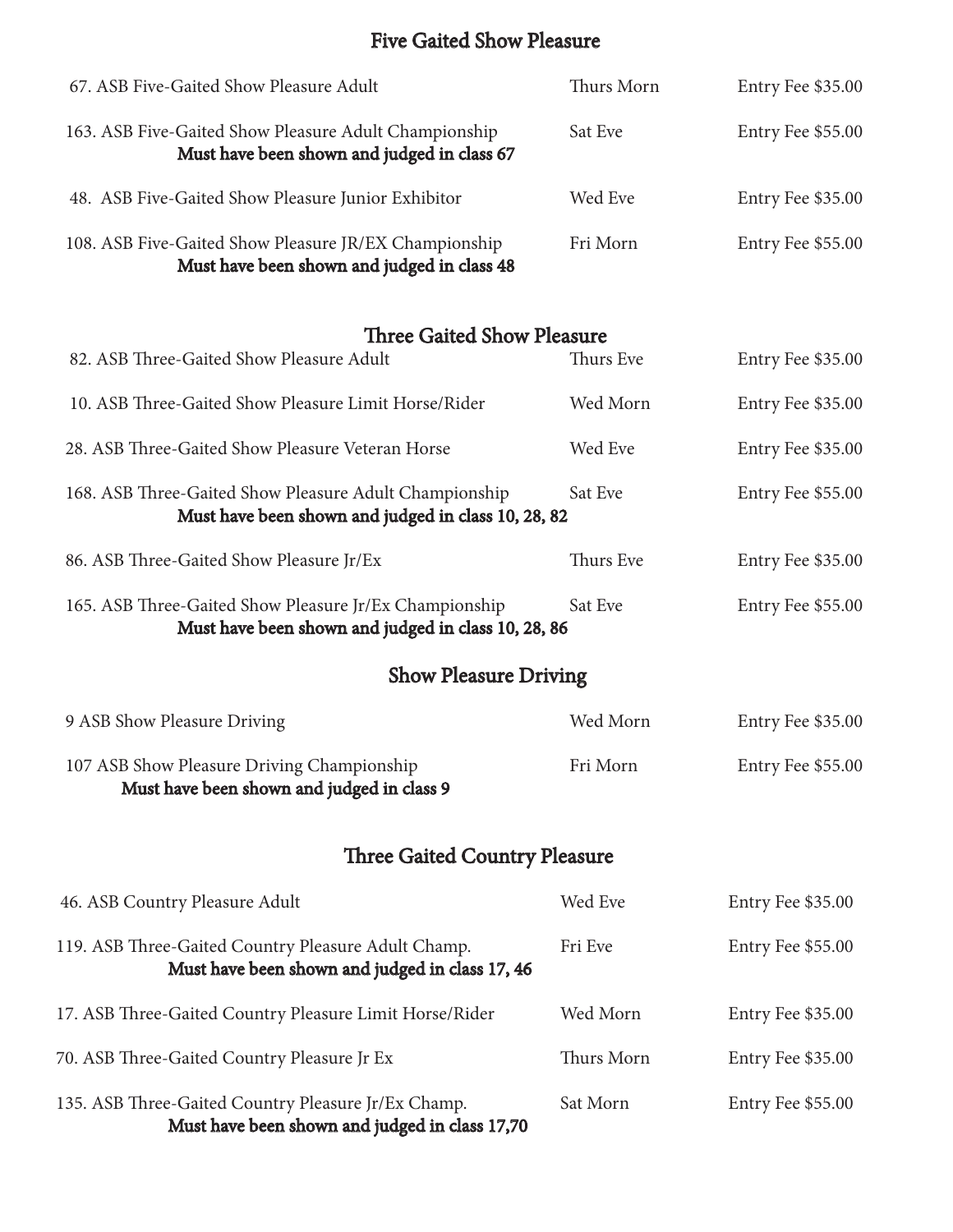# Western Country Pleasure

| 15 ASB Western Country Pleasure                                                                     | Wed Morn                            | Entry Fee \$35.00 |
|-----------------------------------------------------------------------------------------------------|-------------------------------------|-------------------|
| 120 ASB Western Country Pleasure Championship<br>Must have been shown and judged in class 15, 84    | Fri Eve                             | Entry Fee \$55.00 |
| 53 Saddle & Bridle Working Western Country Pleasure                                                 | Thurs Morn                          | Entry Fee \$35.00 |
| 84 Saddle and Bridle Shatner Western Pleasure                                                       | Thurs Eve                           | Entry Fee \$35.00 |
|                                                                                                     | <b>Country Pleasure Driving</b>     |                   |
| 21 ASB Three-Gaited Country Pleasure Driving                                                        | Wed Morn                            | Entry Fee \$35.00 |
| 109 ASB Three-Gaited Country Pleasure Driving Champ.<br>Must have been shown and judged in class 21 | Fri Morn                            | Entry Fee \$55.00 |
|                                                                                                     | <b>Five Gaited Country Pleasure</b> |                   |
| 22 ASB Five-Gaited Country Pleasure                                                                 | Wed Morn                            | Entry Fee \$35.00 |
| 96 ASB Five-Gaited Country Pleasure Championship<br>Must have been shown and judged in class 22     | Fri Morn                            | Entry Fee \$55.00 |
|                                                                                                     | <b>Hunter Country Pleasure</b>      |                   |
| 39 ASB Hunter Country Pleasure                                                                      | Wed Eve                             | Entry Fee \$35.00 |
| 76 Saddle & Bridle Hunter Seat Classic                                                              | Thurs Eve                           | Entry Fee \$35.00 |
| 117 ASB Hunter Country Pleasure Championship<br>Must have been shown and judged in class 39, 76     | Fri Eve                             | Entry Fee \$55.00 |
|                                                                                                     | <b>ASB Parade</b>                   |                   |
| 26 ASB Parade Horse                                                                                 | Wed Eve                             | Entry Fee \$35.00 |
| 112 ASB Parade Horse Championship<br>Must have been shown and judged in class 26                    | Fri Eve                             | Entry Fee \$55.00 |
|                                                                                                     | <b>Morgan Division</b>              |                   |
|                                                                                                     | <b>USEF Rules-MO 1-19</b>           |                   |
| 83 Morgan Park Saddle                                                                               | <b>Morgan Park</b><br>Thurs Eve     | Entry Fee \$35.00 |
| 164 Morgan Park Saddle Championship<br>Must have been shown and judged in class 83                  | Sat Eve                             | Entry Fee \$55.00 |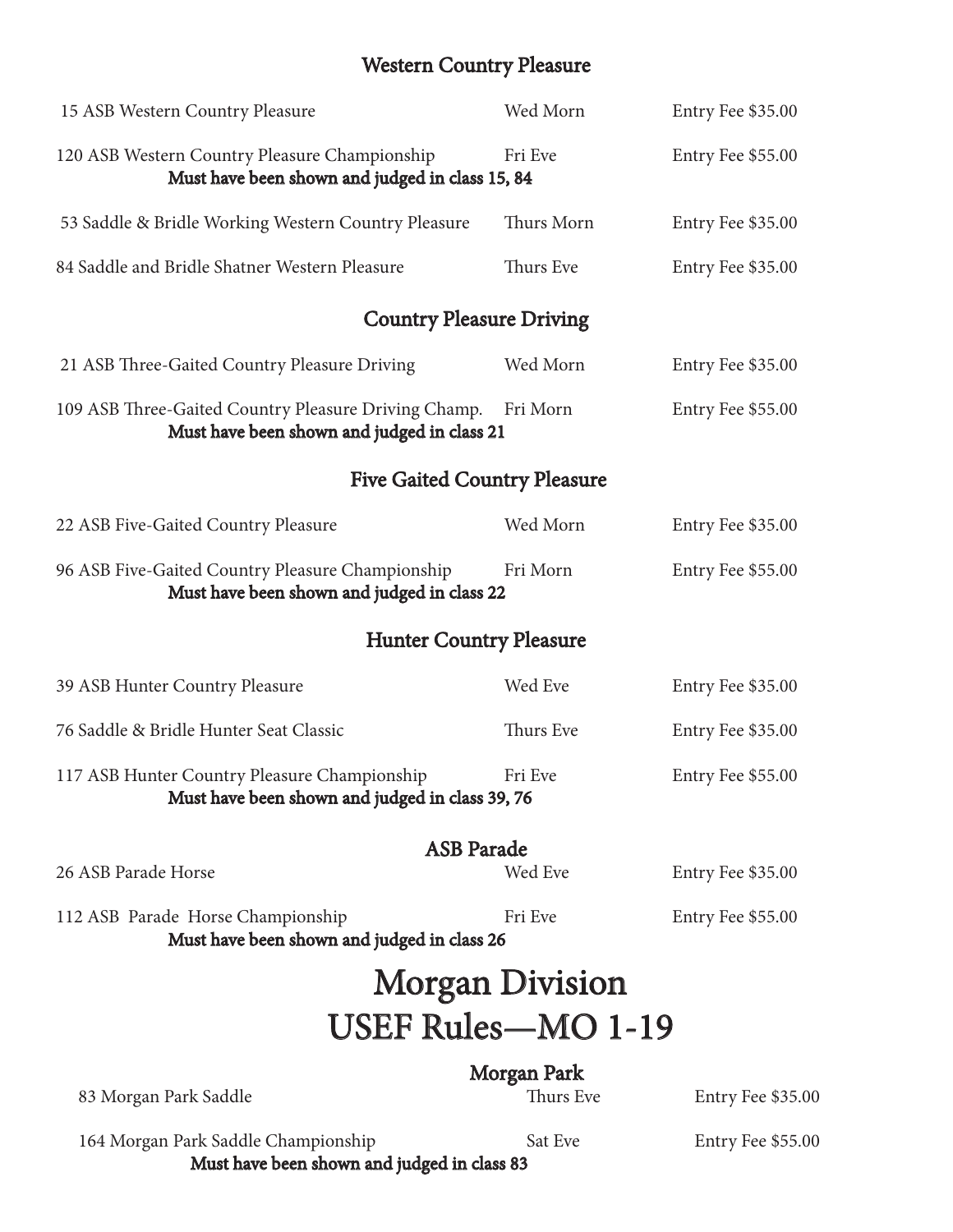# Morgan English Pleasure

| 88 Morgan English Pleasure Am/Jr Ex                                                                    | Thurs Eve  | Entry Fee \$35.00 |  |  |
|--------------------------------------------------------------------------------------------------------|------------|-------------------|--|--|
| 49 Morgan English Pleasure Ladies                                                                      | Wed Eve    | Entry Fee \$35.00 |  |  |
| 56 Morgan English Pleasure Open                                                                        | Thurs Morn | Entry Fee \$35.00 |  |  |
| 173 Morgan English Pleasure Championship<br>Must have been shown and judged in a class in this section | Sat Eve    | Entry Fee \$55.00 |  |  |
| 131 Morgan English Pleasure Am/Jr Ex Championship<br>Must have been shown and judged in class 88       | Sat Morn   | Entry Fee \$55.00 |  |  |
| <b>Morgan Classic Pleasure</b>                                                                         |            |                   |  |  |
| 43 Morgan Classic Pleasure Saddle Ladies                                                               | Wed Eve    | Entry Fee \$35.00 |  |  |
| 64 Morgan Classic Pleasure Saddle                                                                      | Thurs Morn | Entry Fee \$35.00 |  |  |
| 111 Morgan Classic Pleasure Saddle Championship<br>Must have been shown and judged in class 43, 64     | Fri Morn   | Entry Fee \$55.00 |  |  |
| 7 Morgan Classic Pleasure Driving                                                                      | Wed Morn   | Entry Fee \$35.00 |  |  |
| 92 Morgan Classic Pleasure Driving Championship<br>Must have been shown and judged in class 7          | Fri Morn   | Entry Fee \$55.00 |  |  |

# Morgan Hunter Pleasure

| Must have been shown and judged in class 98                                                                |            |                   |
|------------------------------------------------------------------------------------------------------------|------------|-------------------|
| 161 Morgan Hunter Pleasure Am/Jr Ex Championship                                                           | Sat Eve    | Entry Fee \$55.00 |
| 129 Morgan Hunter Pleasure Open Championship<br>Must have been shown and judged in a class in this section | Sat Morn   | Entry Fee \$55.00 |
| 98 Morgan Hunter Pleasure Am/Jr Ex                                                                         | Fri Morn   | Entry Fee \$35.00 |
| 68 Morgan Hunter Pleasure Open                                                                             | Thurs Morn | Entry Fee \$35.00 |
| 11 Morgan Hunter Pleasure Ladies                                                                           | Wed Morn   | Entry Fee \$35.00 |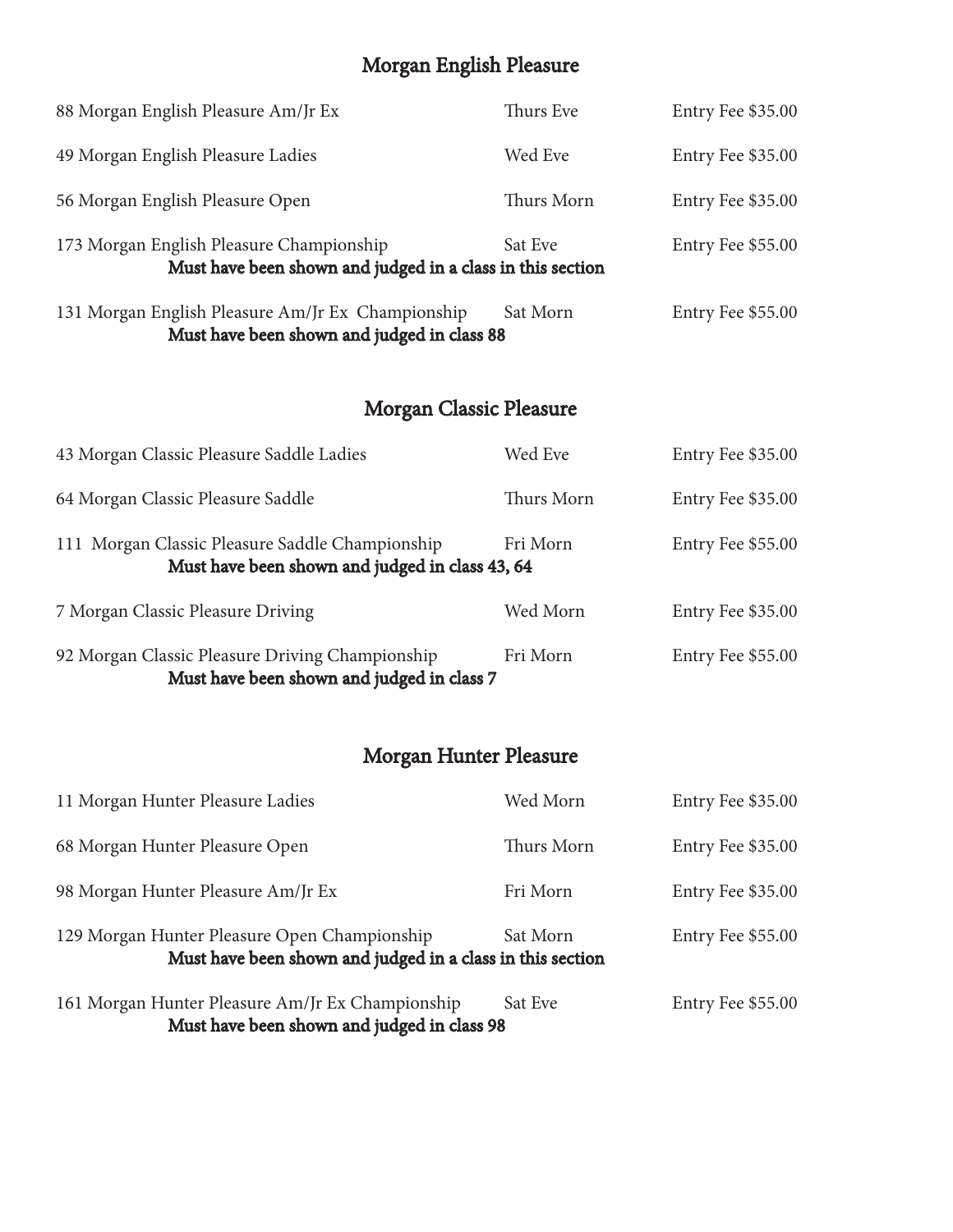# Morgan Western Pleasure

| 33 Morgan Western Pleasure Open                                                                             | Wed Eve    | Entry Fee \$35.00 |
|-------------------------------------------------------------------------------------------------------------|------------|-------------------|
| 5 Morgan Western Pleasure Am/Jr Ex                                                                          | Wed Morn   | Entry Fee \$35.00 |
| 60 Morgan Western Pleasure Ladies                                                                           | Thurs Morn | Entry Fee \$35.00 |
| 114 Morgan Western Pleasure Am/Jr Ex Championship<br>Must have been shown and judged in class 5             | Fri Eve    | Entry Fee \$55.00 |
| 134 Morgan Western Pleasure Open Championship<br>Must have been shown and judged in a class in this section | Sat Morn   | Entry Fee \$55.00 |
| <b>Morgan Pleasure Driving</b>                                                                              |            |                   |
| 25 Morgan Pleasure Driving Open                                                                             | Wed Mor    | Entry Fee \$35.00 |
| 137 Morgan Pleasure Driving Open Championship<br>Must have been shown and judged in a class in this section | Sat Morn   | Entry Fee \$55.00 |
| 54 Morgan Pleasure Driving Am/Jr Ex                                                                         | Thurs Morn | Entry Fee \$35.00 |
| 141 Morgan Pleasure Driving Am/Jr Ex Championship<br>Must have been shown and judged in class 54            | Sat Morn   | Entry Fee \$55.00 |

# Ranch Riding

| 1 Ranch Rail   | Wed Morn | Entry Fee \$35.00 |
|----------------|----------|-------------------|
| 2 Ranch Riding | Wed Morn | Entry Fee \$35.00 |
| 3 Ranch Trail  | Wed Morn | Entry Fee \$35.00 |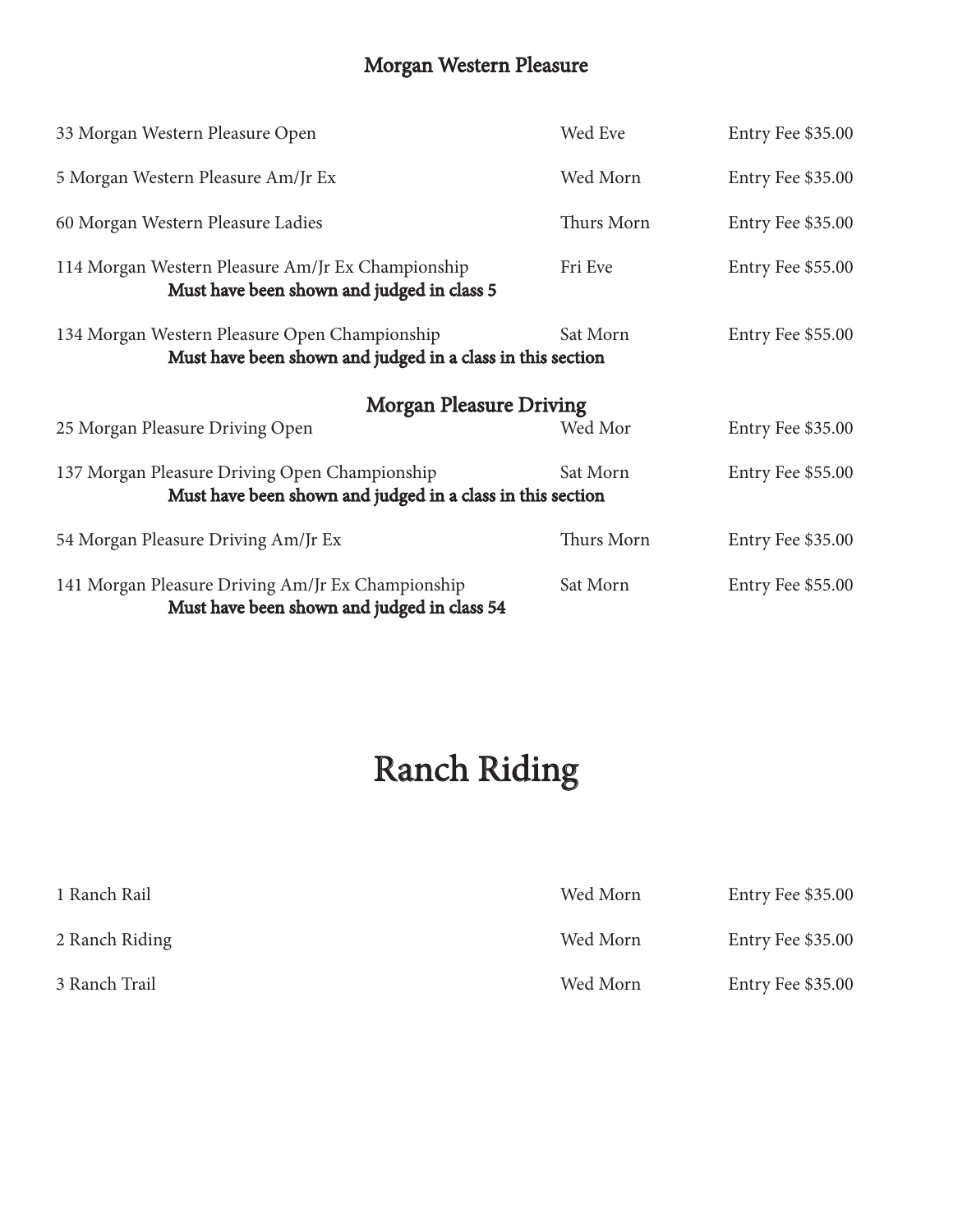# Hackney/ Harness Pony Division USEF Rules—HK 1-15

# Hackney Pony

| 38 Hackney Pony Open                                                                                                                              | Wed Eve    | Entry Fee \$35.00 |
|---------------------------------------------------------------------------------------------------------------------------------------------------|------------|-------------------|
| 124 Hackney Pony Alan R Raun DVM Memorial Championship<br>Must have been shown and judged in class 38                                             | Fri Eve    | Entry Fee \$55.00 |
| <b>Hackney Harness Pony</b>                                                                                                                       |            |                   |
| 16 Hackney Harness Pony Open                                                                                                                      | Wed Morn   | Entry Fee \$35.00 |
| 62 Hackney Harness Pony Amateur                                                                                                                   | Thurs Morn | Entry Fee \$35.00 |
| 166 Hackney Harness Pony Championship<br>Must have been shown and judged in class 16, 62                                                          | Sat Eve    | Entry Fee \$55.00 |
| <b>Hackney Pleasure Pony</b><br>72 AHHS Youth Medallion Pleasure Driving<br>Driver must be a current member of the American Hackney Horse Society | Thurs Morn | Entry Fee \$35.00 |
| 29 Hackney Pleasure Pony Driving                                                                                                                  | Wed Eve    | Entry Fee \$35.00 |
| 102 AHHS Pleasure Pony Under Saddle<br>Rider must be a current member of the American Hackney Horse Society                                       | Fri Morn   | Entry Fee \$35.00 |
| 172 Hackney Pleasure Pony Driving Championship<br>Must have been shown and judged in class 29,72                                                  | Sat Eve    | Entry Fee \$55.00 |
| <b>Road Pony</b>                                                                                                                                  |            |                   |
| 4 AHHS Youth Medallion Road Pony to Bike<br>Driver must be a current member of the American Hackney Horse Society                                 | Wed Morn   | Entry Fee \$35.00 |
| 47 Hackney Open Roadster Pony to Bike                                                                                                             | Wed Eve    | Entry Fee \$35.00 |
| 122 Hackney Open Roadster Pony to Bike Championship<br>Must have been shown and judged in class 49                                                | Fri Eve    | Entry Fee \$55.00 |
| 79 Hackney Roadster Pony Amateur                                                                                                                  | Thurs Eve  | Entry Fee \$35.00 |
| 175 Hackney Roadster Pony Amateur Championship<br>Must have been shown and judged in class 72                                                     | Sat Eve    | Entry Fee \$55.00 |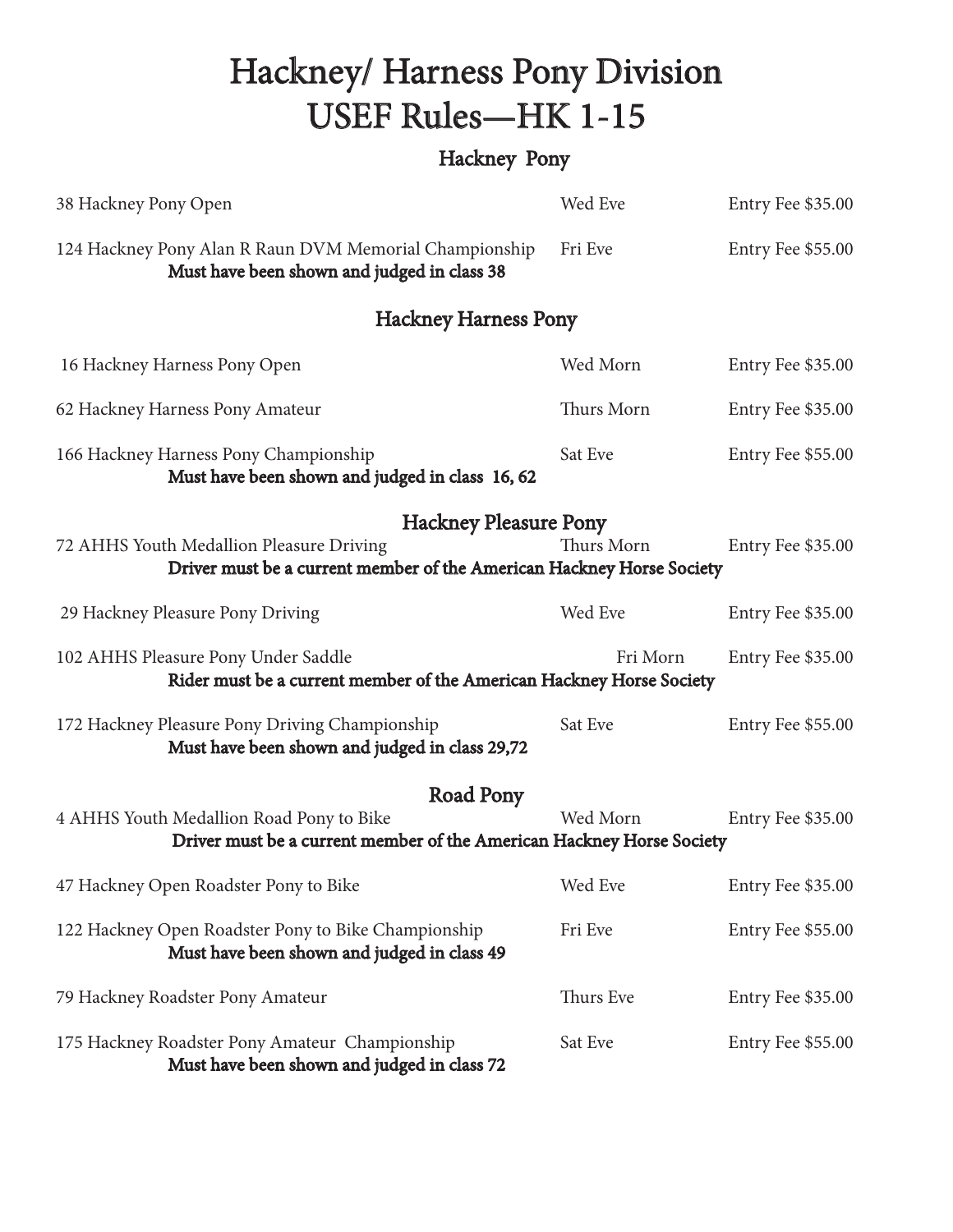# Shetland Pony Division USEF Rules— SP 1-9

## Pleasure Driving

| 23 Modern Shetland Pony Pleasure Driving                                                              | Wed Morn          | Entry Fee \$35.00 |  |  |
|-------------------------------------------------------------------------------------------------------|-------------------|-------------------|--|--|
| 104 Modern Shetland Pony Pleasure Driving Championship<br>Must have been shown and judged in class 23 | Fri Morn          | Entry Fee \$55.00 |  |  |
| <b>Harness Pony</b>                                                                                   |                   |                   |  |  |
| 44 Modern Shetland Harness Pony Open                                                                  | Wed Eve           | Entry Fee \$35.00 |  |  |
| 116 Modern Shetland Harness Pony Open Championship<br>Must have been shown and judged in class 44     | Fri Eve           | Entry Fee \$55.00 |  |  |
| <b>Roadster Pony</b>                                                                                  |                   |                   |  |  |
| 69 Modern Shetland Pony Roadster to Bike Open                                                         | <b>Thurs Morn</b> | Entry Fee \$35.00 |  |  |
| 133 Modern Shetland Pony Roadster to Bike Open Champ.<br>Must have been shown and judged in class 69  | Sat Morn          | Entry Fee \$55.00 |  |  |

# Equitation Division USEF Rules—EQ 1-4

|                                                                                            | <b>Saddle Seat Equitation</b> |                   |
|--------------------------------------------------------------------------------------------|-------------------------------|-------------------|
| 8 Saddle Seat Equitation Adult                                                             | Wed Morn                      | Entry Fee \$35.00 |
| 14 MHSA Saddle Seat Medallion<br>Qualifies for 2022 Rider must be a current member of MHSA | Wed Morn                      | Entry Fee \$35.00 |
| 30 AHMA Saddle Seat Medal<br>Qualifies for 2022 Rider must be a current member of the AMHA | Wed Eve                       | Entry Fee \$35.00 |
| 42 Saddle and Bridle Pleasure Equitation Medallion<br>Qualifies for 2022                   | Wed Eve                       | Entry Fee \$35.00 |
| 37 Saddle Seat Equitation 17& Under                                                        | Wed Eve                       | Entry Fee \$35.00 |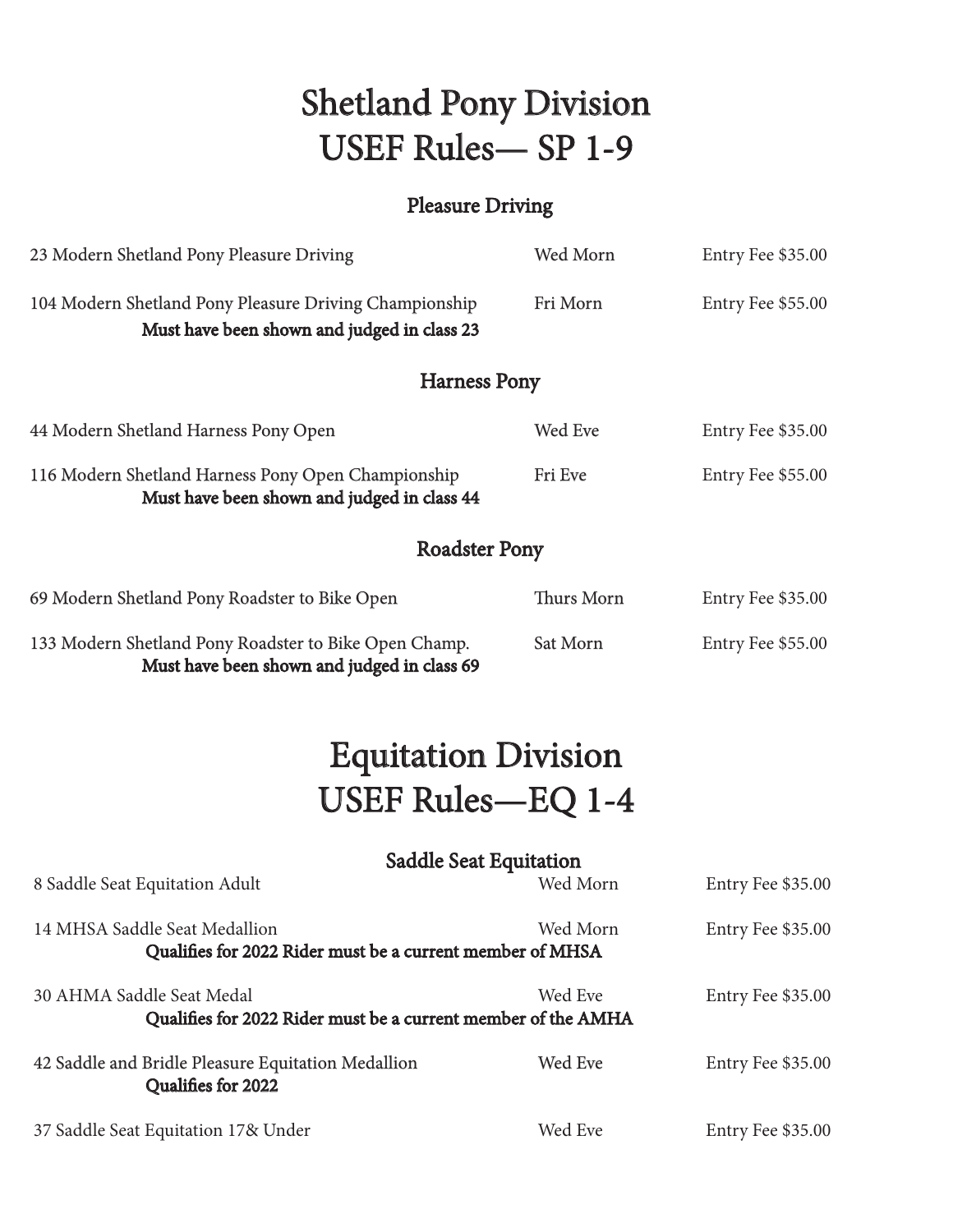| 61 UPHA Challenge Cup 17& Under<br>Qualifies for 2022 Rider must be a current member of UPHA                     | Thurs Morn  | Entry Fee \$35.00 |
|------------------------------------------------------------------------------------------------------------------|-------------|-------------------|
| 89 UPHA Adult Challenge Cup<br>Qualifies for 2022 Rider must be a current member of UPHA                         | Thurs Eve   | Entry Fee \$35.00 |
| 93 UPHA Walk & Trot Challenge Cup 10 and Under<br>Qualifies for 2022 Rider must be a current member of UPHA      | Fri Morn    | Entry Fee \$35.00 |
| 127 10 and Under Walk & Trot Championship                                                                        | Sat Morn    | Entry Fee \$55.00 |
| 100 USEF Medal<br>Qualifies for 2022 Rider must be a current member of USEF                                      | Fri Morn    | Entry Fee \$35.00 |
| 123 Good Hands<br>Qualifies for 2022                                                                             | Fri Eve     | Entry Fee \$35.00 |
| 169 Saddle Seat Equitation Championship<br>Must have been shown and judged in class 14, 30, 42, 37, 61, 100, 123 | Sat Eve     | Entry Fee \$55.00 |
| 118 USEF Saddle Seat Adult Medal<br>Qualifies for 2022 Rider must be a current member of USEF                    | Fri Evening | Entry Fee \$35.00 |
| <b>Western Seat Equitation</b>                                                                                   |             |                   |
| 71 WJ Western Equitation                                                                                         | Thurs Morn  | Entry Fee \$35.00 |
| 136 WJ Western Equitation Championship<br>Must have been shown and judged in class 71                            | Sat Morn    | Entry Fee \$55.00 |
| <b>Hunt Seat Equitation</b>                                                                                      |             |                   |
| 13 Walk Trot Hunter Equitation                                                                                   | Wed Morn    | Entry Fee \$35.00 |
| 106 Walk Trot Hunter Equitation Championship<br>Must have been shown and judged in class 13                      | Fri Morn    | Entry Fee \$55.00 |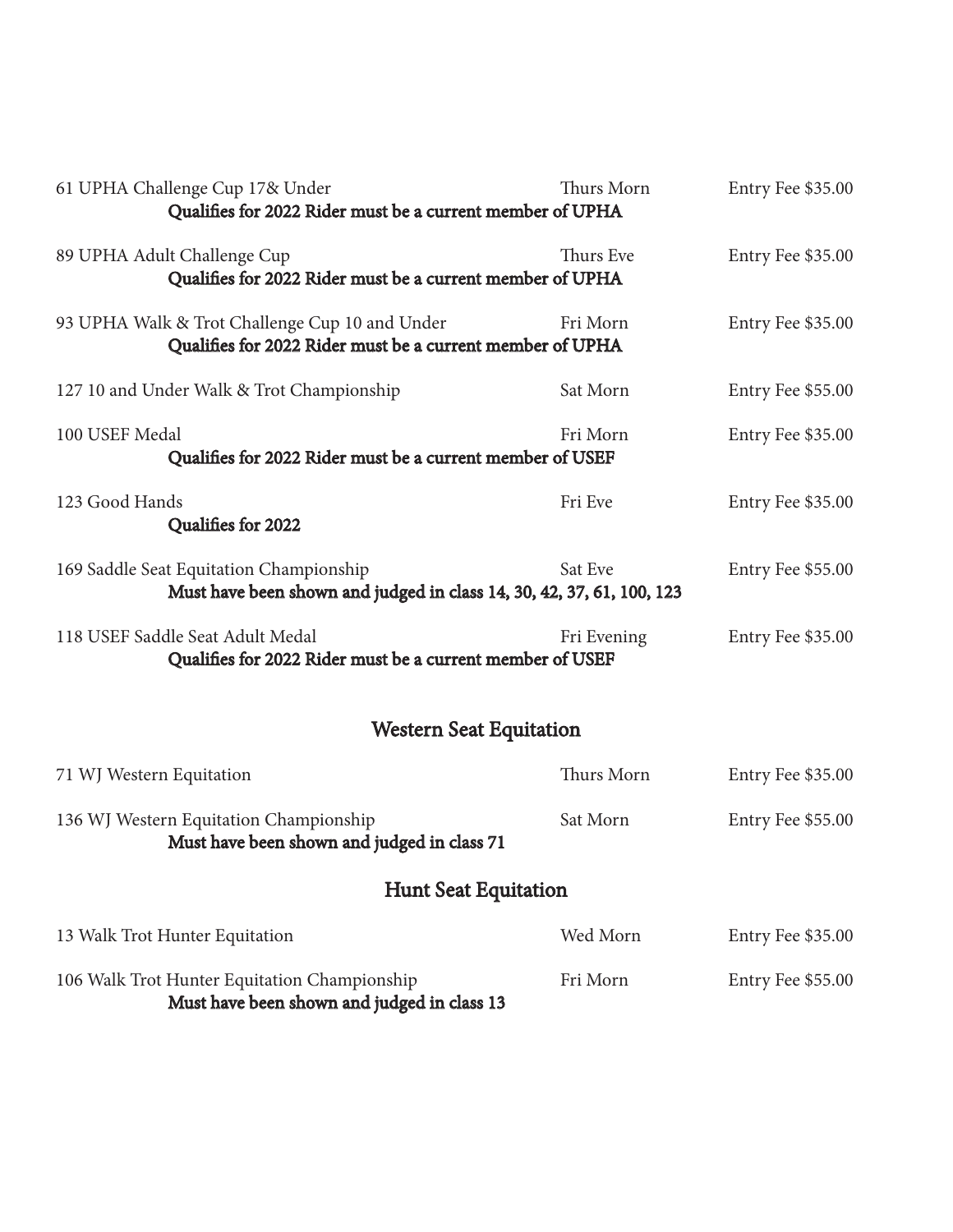# Roadster Division USEF Rules—RD 1-3

#### Roadster to Bike

19 Open Roadster to Bike Wed Morn Entry Fee \$35.00

110 Open Roadster to Bike Championship Fri Morn Entry Fee \$55.00 Must have been shown and judged in class 19

# Open To all Breeds

# **Open English Pleasure**

| 55 Open English Pleasure                                                                                            | Thurs Morn | Entry Fee \$35.00 |
|---------------------------------------------------------------------------------------------------------------------|------------|-------------------|
| 138 Open English Pleasure Championship<br>Must have been shown and judged in class 55                               | Sat Morn   | Entry Fee \$55.00 |
| 95 Open English Pleasure Junior Exhibitor                                                                           | Fri Morn   | Entry Fee \$35.00 |
| 99 Open English Pleasure Amateur                                                                                    | Fri Morn   | Entry Fee \$35.00 |
| 132 Open English Pleasure Am/Jr Ex Championship<br>Must have been shown and judged in class 95, 99                  | Sat Morn   | Entry Fee \$55.00 |
| 78 Walk & Trot English Pleasure 12 and Under                                                                        | Thurs Eve  | Entry Fee \$35.00 |
| 115 Walk and Trot English Pleasure 12 and Under Championship Fri Eve<br>Must have been shown and judged in class 78 |            | Entry Fee \$55.00 |
| <b>Open Hunter Pleasure</b>                                                                                         |            |                   |
| 63 Open Hunter Pleasure                                                                                             | Thurs Morn | Entry Fee \$35.00 |
| 94 Open Hunter Championship<br>Must have been shown and judged in class 63                                          | Fri Morn   | Entry Fee \$55.00 |
| 66 WT Hunter Pleasure                                                                                               | Thurs Morn | Entry Fee \$35.00 |
| 139 WT Hunter Pleasure Championship<br>Must have been shown and judged in class 66                                  | Sat Morn   | Entry Fee 55.00   |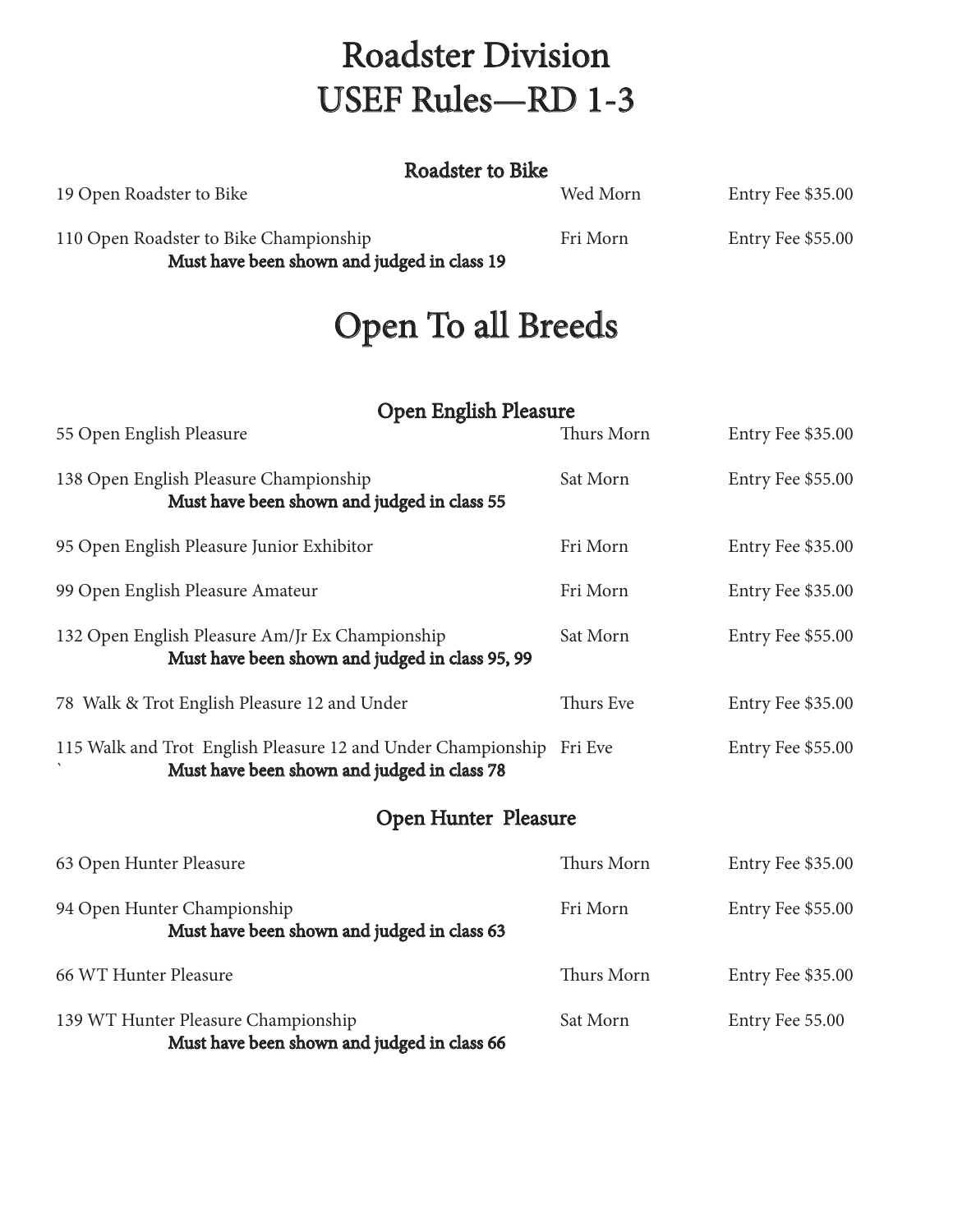# Open Western Pleasure

| 58 Open Western Pleasure                                                                                                                                                                                                                                                                                              | Thurs Morn   | Entry Fee \$35.00 |
|-----------------------------------------------------------------------------------------------------------------------------------------------------------------------------------------------------------------------------------------------------------------------------------------------------------------------|--------------|-------------------|
| 128 Open Western Pleasure Championship<br>Must have been shown and judged in class 58                                                                                                                                                                                                                                 | Sat Morn     | Entry Fee \$55.00 |
| 18 WJ Western Pleasure                                                                                                                                                                                                                                                                                                | Wed Morn     | Entry Fee \$35.00 |
| 97 WJ Western Pleasure Championship<br>Must have been shown and judged in class 18                                                                                                                                                                                                                                    | Fri Morn     | Entry Fee \$55.00 |
| <b>Open Pleasure Driving</b>                                                                                                                                                                                                                                                                                          |              |                   |
| 90 Open Pleasure Driving                                                                                                                                                                                                                                                                                              | Thurs Eve    | Entry Fee \$35.00 |
| 130 Open Pleasure Driving Championship<br>Must have been shown and judged in class 90                                                                                                                                                                                                                                 | Sat Morn     | Entry Fee \$55.00 |
| <b>Western Trail</b>                                                                                                                                                                                                                                                                                                  |              |                   |
| 51 Open Trail                                                                                                                                                                                                                                                                                                         | Thurs Morn   | Entry Fee \$35.00 |
| 52 Novice Horse/Rider Trail Class                                                                                                                                                                                                                                                                                     | Thurs Morn   | Entry Fee \$35.00 |
| Other                                                                                                                                                                                                                                                                                                                 |              |                   |
| 126 Single Pass Class                                                                                                                                                                                                                                                                                                 | Fri Eve      | Entry Fee \$55.00 |
| Horses will drawn for an order of go and each horse comes into the ring, goes around one lap and then<br>leaves. At the conclusion, all horses come back into the ring and line up and are judged. Can be any type<br>of horse under saddle or driving. Winner will receive 50/50 split of entry fees as prize money. |              |                   |
| 177 Battle of the Breeds                                                                                                                                                                                                                                                                                              | Saturday eve | Entry Fee \$55.00 |
| The class will be judged at the walk (no flat walk required) trot and canter. Horse may be any breed or any<br>seat. Winner will receive 50/50 split of entry fees as prize money.                                                                                                                                    |              |                   |
| <b>Monarch Series</b>                                                                                                                                                                                                                                                                                                 |              |                   |
| Monarch Walk/Trot                                                                                                                                                                                                                                                                                                     |              |                   |
| 24 Monarch Single Bit Walk/Trot                                                                                                                                                                                                                                                                                       | Wed Morn     | Entry Fee \$35.00 |
| 103 Monarch Single Bit Walk/Trot Championship<br>Must have been shown and judged in class 24                                                                                                                                                                                                                          | Fri Morn     | Entry Fee \$55.00 |